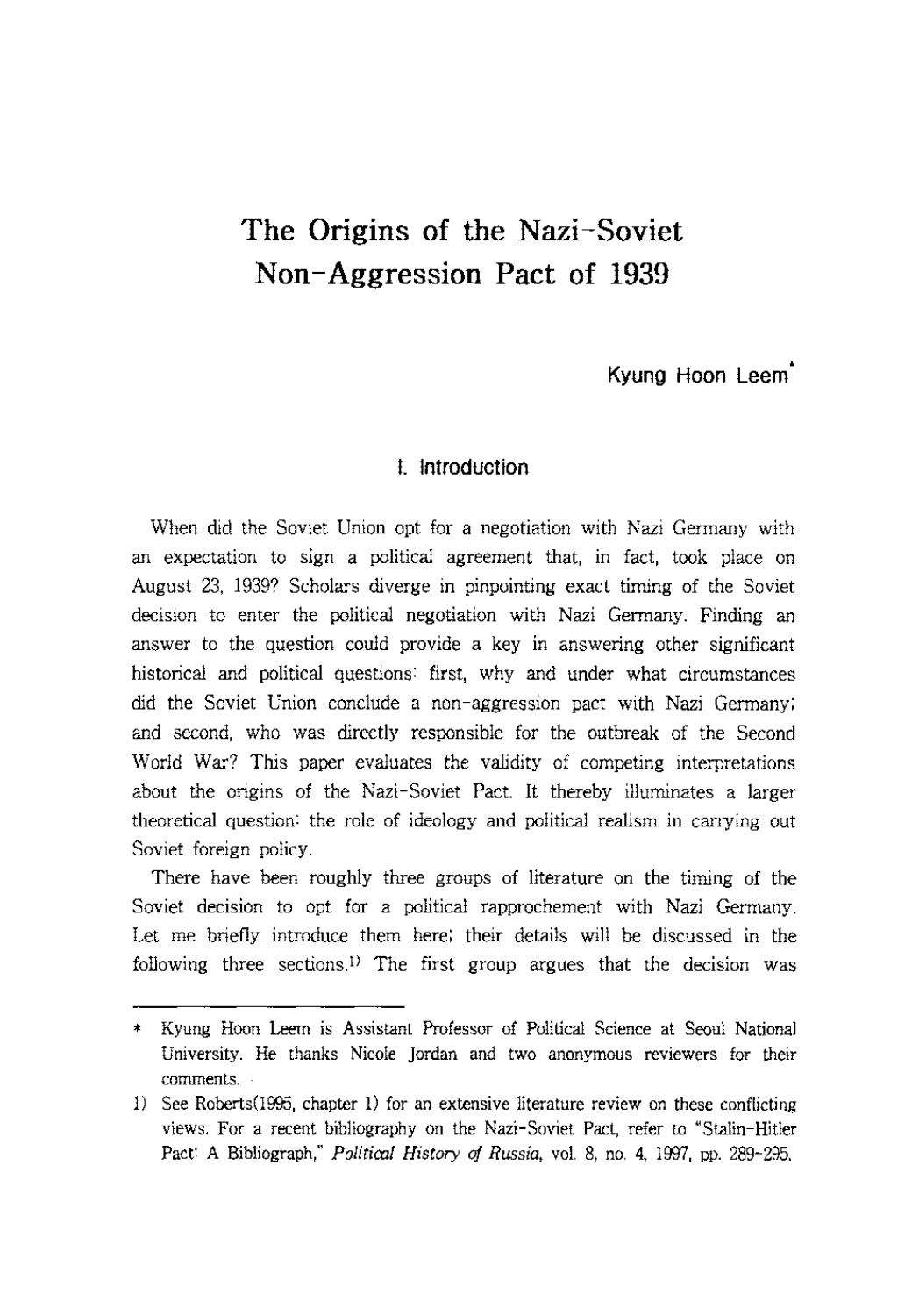#### 러시아연구 제8권 제1히

made no later than Stalin's speech on March 10, 1939. Some of this literature even stresses that Stalin had argued for talks with Germany as early as 1936. **In** contrast, the second group of scholars argues that the Soviet decision was not made until mid-August, and that the cause of the Nazi-Soviet pact was the collapse of the Soviet-French-British alliance negotiations. Between these two groups of scholarship, there is third group arguing an intermediary position that the Soviet decision was made to enter serious negotiations with Germany somewhere between Stalin's speech on March 10 and the Soviet Union's agreement with Britain and France in late July to enter the military negotiations.

These conflicting views lead us to different characterizations of Soviet foreign policy in the 1930s. The first view, espoused by so-called the 'German school of thought,' interprets Soviet foreign policy in the 1930s as oriented not toward collective security but toward an alliance with Nazi Germany. By contrast, the main thrust of the second interpretation argued by so-called 'collective security school' as well as Soviet officials and scholars is that, having failed to negotiate a suitable Soviet-British-French triple alliance and fearing the prospect of fighting Germany alone, Moscow turned to a deal with Berlin. Accordingly, it stresses the centrality of security concern and the improvisory character of Soviet foreign policy in the 1930s.

These competing views are based on different interpretations of key diplomatic events and meetings. The difference in the interpretations is compounded by the problem of sources: the second interpretation has mobilized the Soviet documents whereas the other hypotheses have relied mostly on western sources.

Laying aside the question of historical evidence and documentary sources, the competing interpretations are stemming from different theoretical perspectives of international politics. Indeed, the Nazi-Soviet Pact of 1939, together with Brest-Litovsk treaty of 1918, is regarded as a classic example showing the nature of the Soviet foreign policy. Each of the above historical interpretations has been frequently exploited to support respective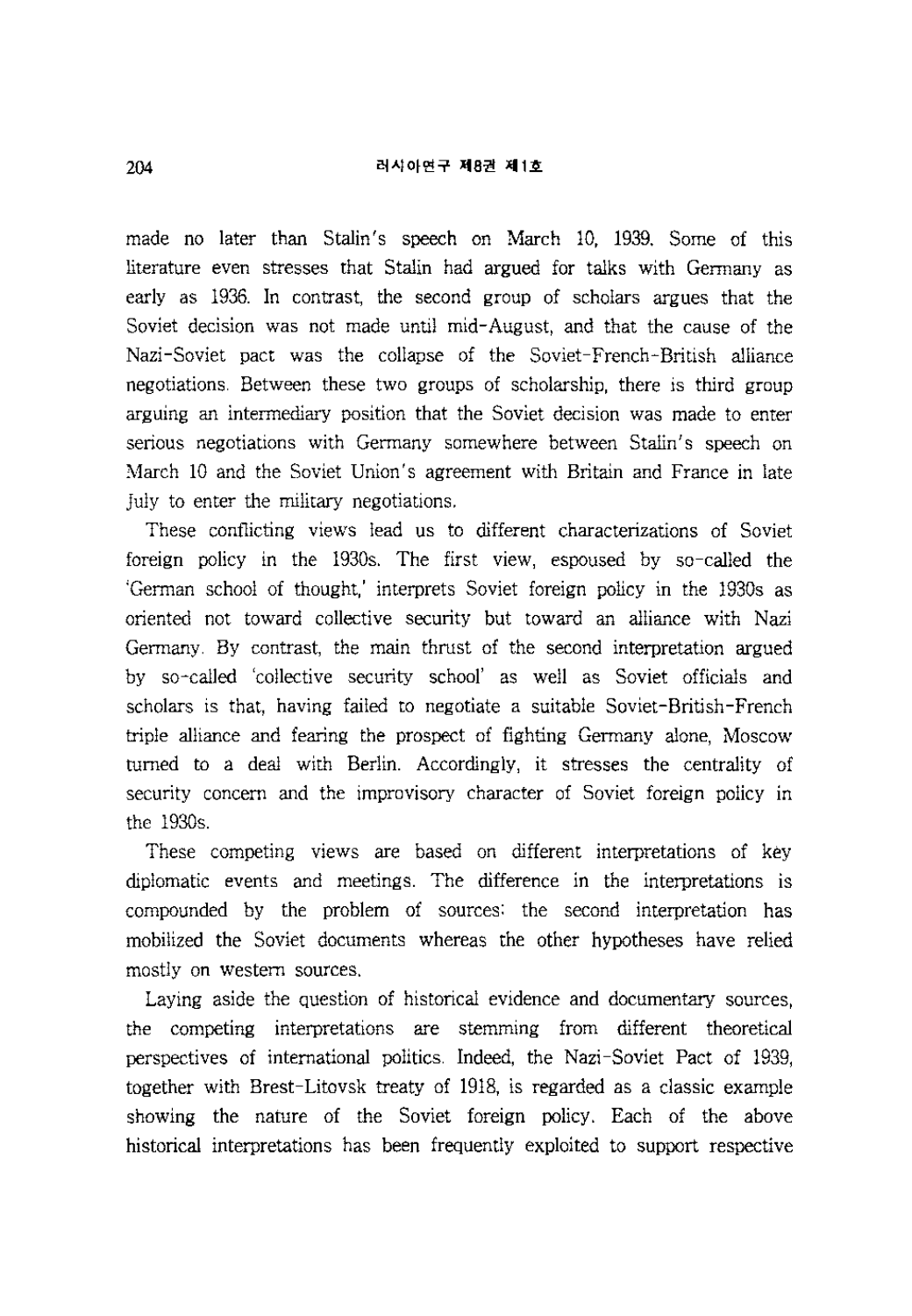theories on the nature of the Soviet foreign policy and international relations.

Of several factors that have been thought to affect the Soviet foreign policy, political realism and ideology have been focal points of the debates. The arguments about the roles of these factors in conducts of Soviet foreign policy can be located on a spectrum running between two extreme perspectives.<sup>2)</sup> One perspective regards ideology  $-$  Bolshevism and/or Russian nationalism  $-$  as the main factor in guiding the Soviet behavior in the international realm.

The other perspective, the (neo-)realist view, considers the Soviet Union as a rational actor in pursuing her respective national interests; in this, an ideology is no more than a *post facto* justification of a foreign policy motivated by other considerations. As concisely expressed by K. Waltz, "the Bolsheviks were socialized to the system" (Waltz 1979, p. 127). (Neo) realists expect that even a revolutionary state will be domesticated as a normal state through a learning process. In other words, the Soviet Union, constrained by her position in the anarchic realm of international politics, has engaged in balancing or bandwagoning for her survival.<sup>3)</sup>

Further, within the neo-realist tradition, scholars differ in their views of origins of alliances: whether a state forms alliance in response to other states/ power (capabilities) or threats; and whether a state seeks alliance against a threatening power or with the most threatening state (Walt, 1987). Another issue is what motivates a state's bandwagoning with the foreign power that poses the greatest threat. Walt identifies two distinct motives for bandwagoning. First, bandwagoning may be a form of appeasement to avoid an attack by diverting it elsewhere. Second, a state may align with the threatening power in wartime to share the spoils of victory.<sup>4)</sup>

<sup>2)</sup> For these debates, see Fleron, Jr., Hoffmann and Laird eds.(1991), particularly the editors' Introduction and articles by Hunt, Sharp and Lowenthal, Ulam, Adomeit, and Smith.

<sup>3)</sup> Balancing is defined here as allying with others against a threat; bandwagoning means aligning with the source of danger. See Walt (1987), p. 17.

<sup>4)</sup> Walt asserts that Stalin's decision to align with Hitler illustrates both motives.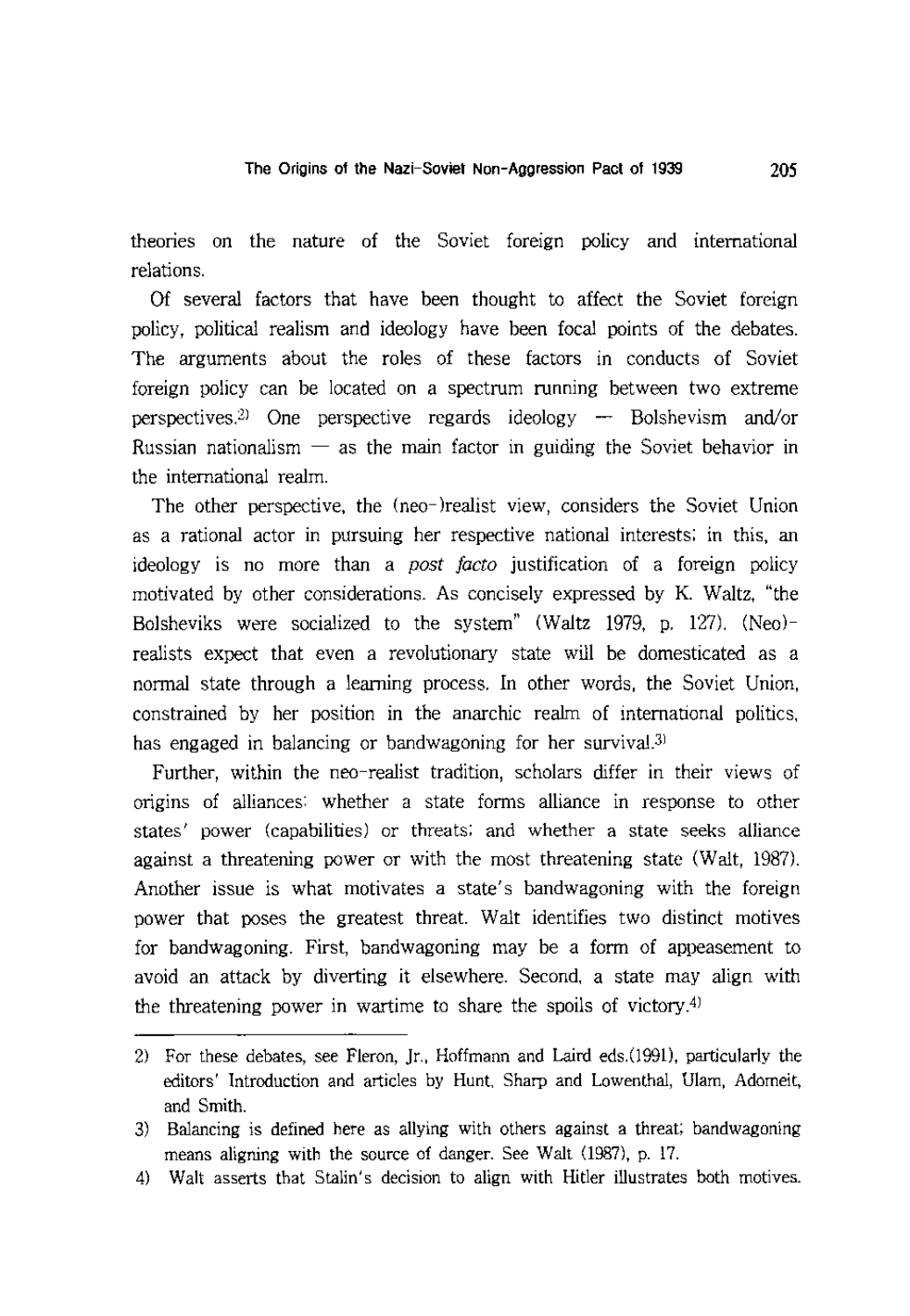#### 러시아연구 제8권 제1호

An attempt to resolve these theoretical disputes through a single case study is obviously problematic. Instead of making such attempt, this paper has a modest aim to add as a supplement the case study of Nazi-Soviet Pact to the larger debates. In the next three sections, I will identify the discrepancies between western and Soviet materials, and reexamine the competing interpretations of diplomatic events leading to the conclusion of the Nazi-Soviet Non-Aggression Pact. Analysis will be made not on the whole process of the Nazi-Soviet negotiations, but will be limited only to key diplomatic events and encounters in the Soviet relations with Germany in three phases: (j) after Munich crisis until March 10; (ii) from mid-March to late July; and (iii) from late July to late August. The analysis on the three phases will be used to evaluate each of the above three different historical interpretations respectively. Besides secondary works, the analysis relies primarily on two Soviet publications of documents and records: Soviet Peace Efforts on the Eve of World War II (abbreviated as "SPE") published in 1976 and God Krizisa (Year of Crisis, abbreviated "GK") released in 1990.

# **II. Soviet-German Relations after Munich Agreement until March 10, 1939**

There are a number of hypotheses supporting the argument that the Soviet Union's decision for a rapprochement with Germany was made on March 10, 1939 or even earlier. The argument asserts that before WWII the USSR strived not for an alliance (collective security) against Hitler but for the reconstruction of the 'Rapallo' relationship with Germany. Three variants - what D. C. Watt called 'Molotov,' 'Potemkin' and 'Stalin's speech' hypotheses $5$  - put emphasis on Soviet decision makers' statements made in 1936, 1938, 1939 respectively.

However, this paper shows that the defensive motive was primary in Stalin's decision.

S) See Watt (1974) for a critique of these hypotheses.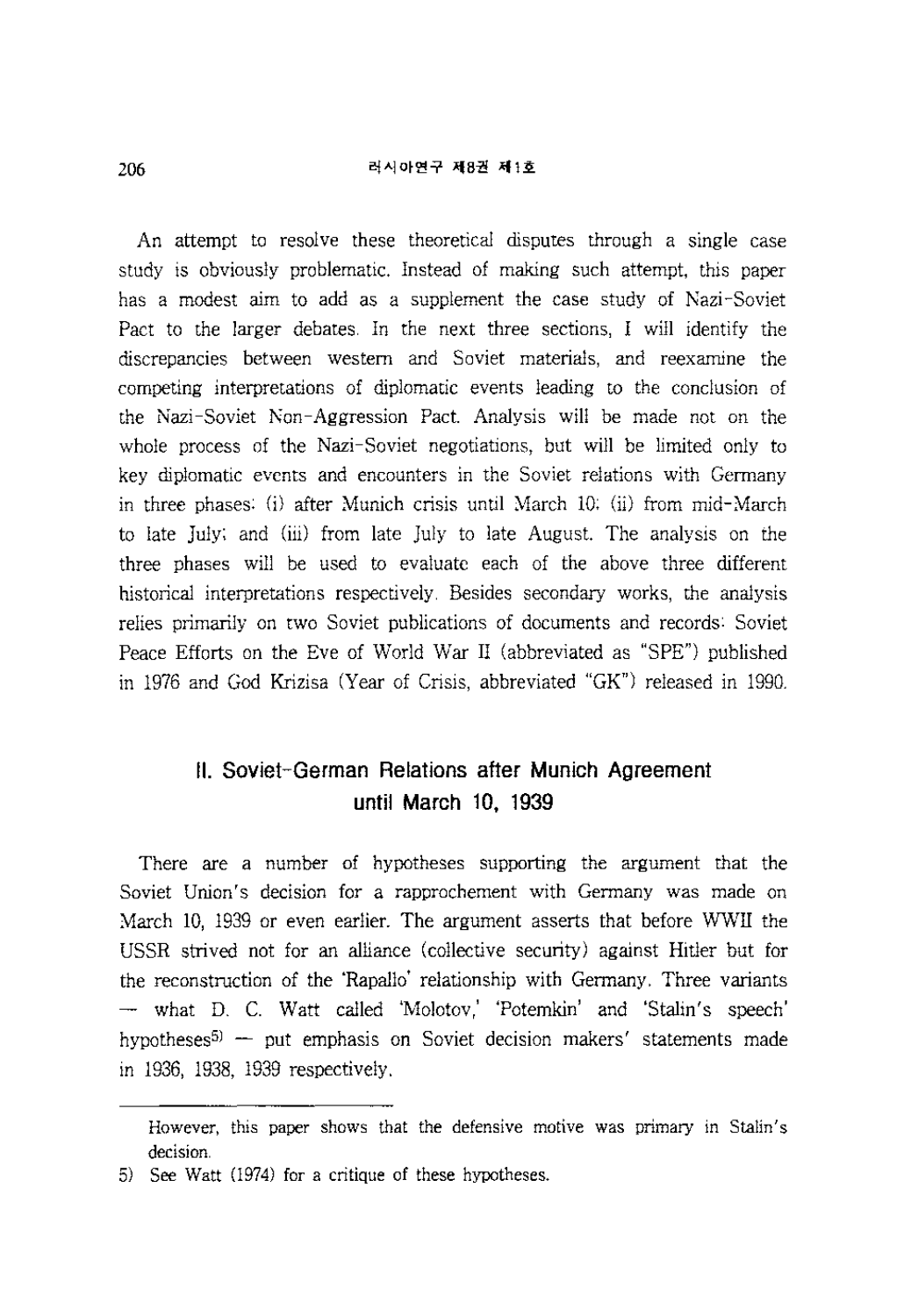The Origins of the Nazi-Soviet Non-Aggression Pact of 1939 207

Others trace long-term evolution of the Soviet diplomacy and define the Nazi-Soviet Pact as a fruition of Stalin's long term diplomatic policy. The conspicuous representative of this view is Robert C. Tucker. He has long argued that the Nazi-Soviet Pact, though not consummated until 1939, was implicit in Stalin's plans by 1933 or even earlier. His emphasis is placed mainly on ideological determinant of the Soviet foreign policy that is the perception of 'hostile capitalist encirclement' and 'inevitability of new imperialist wars,' while he also incorporates Russians' realist calculation for expansion (Tucker 1990, 1992).

In contrast, Kolasky (990) views the Nazi-Soviet Pact as a product of Stalin's realism since 1935 rather than that of ideology. Tolstoy considers Stalin's diplomacy as two pronged, and asserts that rapprochement with Germany was the Soviet leadership's favored· option and their actions in this period led directly to the adoption of the pact with Nazis in 1939 (Tolstoy 1981, particularly chapter VI). Hochman (981) is also suspicious of the Soviet Union's sincerity since the mid-1930s. He argues that the Soviet Union's long favored option was to establish a 'developed form' of political relations with Germany. Still, others regard the Nazi-Soviet Pact as the result of mid-term maneuvering of the Soviet diplomacy after Munich isolation. Haslam (984) characterizes the period immediately after Munich as one marked by Moscow's determined efforts to re-establish reconciliation with Berlin.

Despite their difference in many details, these hypotheses agree that the Soviet Union no longer committed herself to collective security policy after the Munich agreement and this culminated in Stalin's report to the 8th Party Congress on March 10.

The Soviet documents analyzed below challenge these views. Despite her skepticism of 'appeasement policy,' the Soviet Union made far more official contacts with Britain and France than with Germany. And the Soviet Union had not abandoned her hope of constructing collective security system with western democracies at the time. For example, in November 1938 Litvinov told Jean Payart, the French charge d'affaires in Moscow, that "they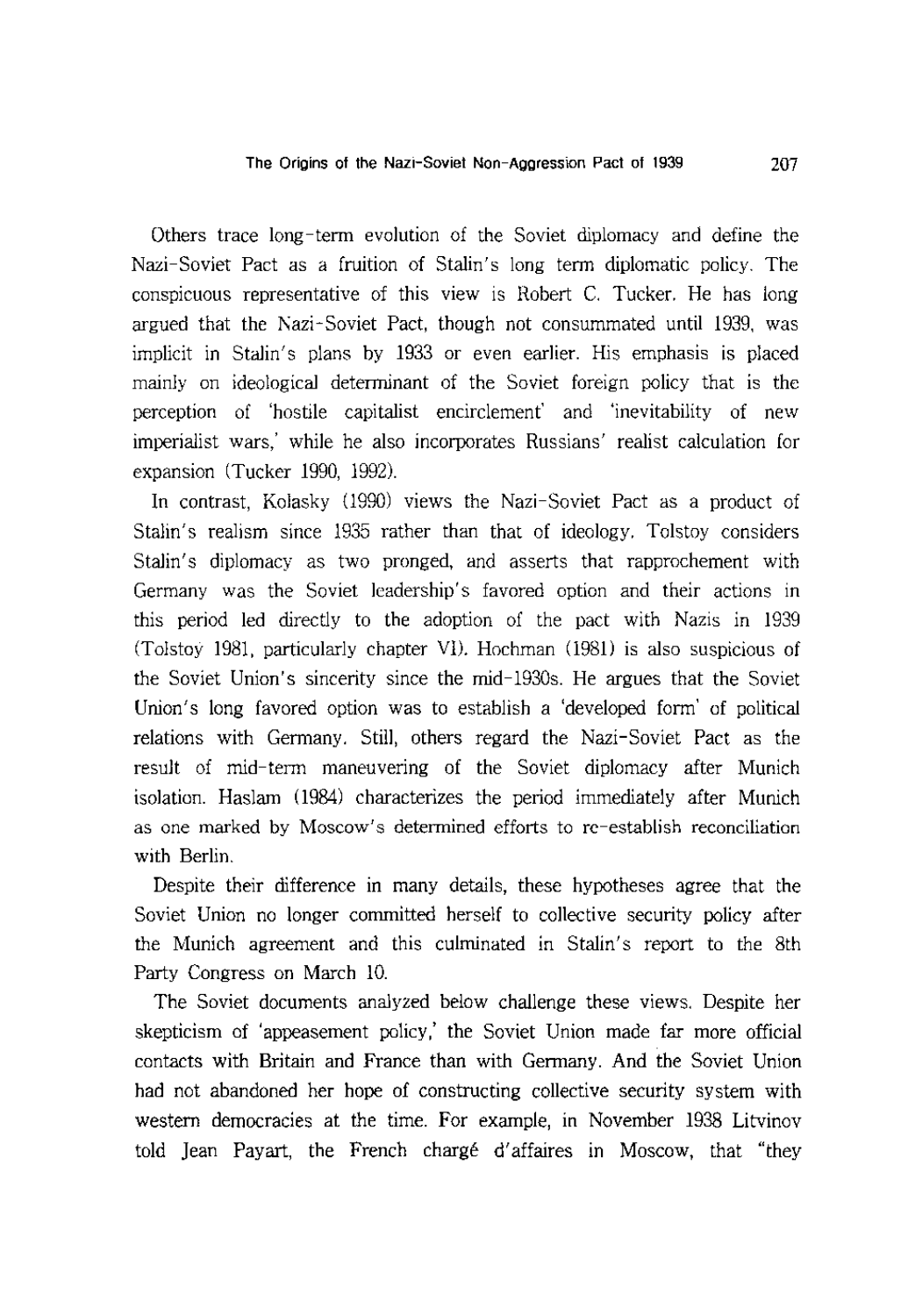(Germany, Italy and Japan) will present their claims in tum, and Britain and France will offer them one concession after another. I believe, however, that they will reach the point where the peoples of Britain and France would have to stop them. Then they will probably have to tum to the old path of collective security, for there is no other way to organize the peace" (SPE no. 25).

There are two kinds of Soviet documents from this period which directly deal with Germany. One strand of the documents is compilation of contacts between the Soviet Union and Germany. These documents show that even after the Munich agreement official contacts between the two countries were limited only to trade and credit negotiations and there were no discussions or hints about the possibility of improvement in political relations between the two countries.<sup>6)</sup> Moreover, the trade negotiations were far from satisfactory on the part of the Soviet Union. In January, Germany agreed to the Soviet proposal to continue the trade negotiations in Moscow by sending Dr. Karl Schnurre to Moscow (GK no. 117). But, in February, Schnurre's mission to Moscow was canceled immediately after Georges Bonnet, the French Foreign Minister, visited Berlin  $(GK$  no. 137), and the German Ministry of Economics refused to give proposed credits to the Soviet Union (Watt 1974, p. 158; Watt 1989, p. 111). These developments in February increased the Soviet suspicion of Germany.

The other strand of the documents is made up of reports by the Soviet Embassy in Berlin to Moscow on German situation. These reports were usually made by Astakhov, the Soviet charge d'affaires in Berlin during the winter of 1938-39, and were mainly concerned with rumors about Germany's aspiration for eastward expansion, particularly to the Soviet Ukraine. The rumors were widely circulated among western diplomats and press

<sup>6)</sup> Some scholars indicate that Hitler made a favorable gesture to the Soviet Union at his New Year Reception in January. But, according to the Soviet record (GK no. 110), at the reception, conversations were limited to general greetings, and conversation with Hitler was made without a translator, though Merekalov, the Soviet Ambassador in Berlin, was not proficient in German. Also see Watt (1974).

<sup>7)</sup> The Soviet Union believed that this was due to British and French interference.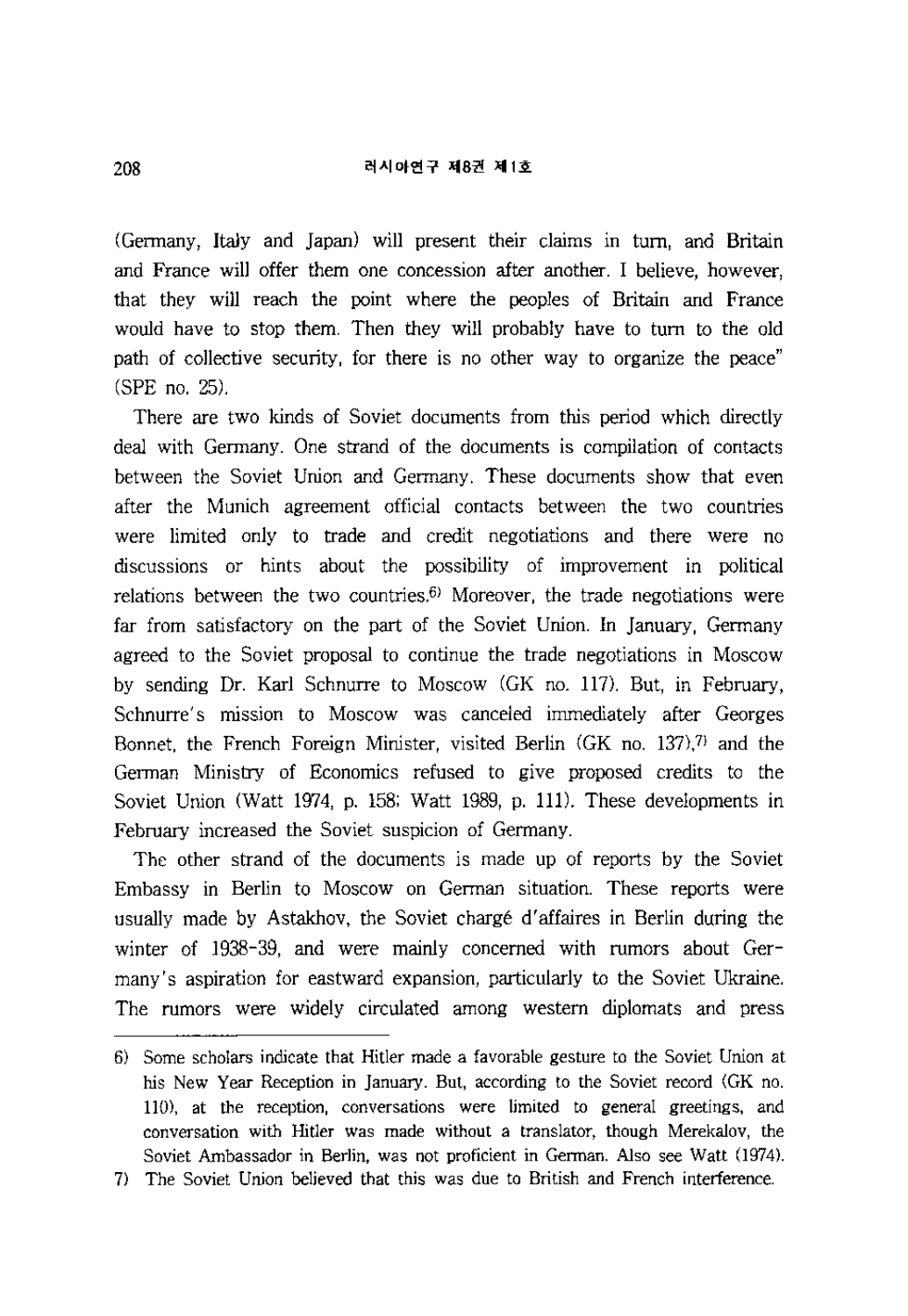during the winter. However, Soviet documents on the rumors show that the Soviet Union believed at that time that the rumors were intentionally circulated by western powers and had no real ground. Further, they predicted that in the near future the German expansion would be made toward west and colonies rather than east or the Soviet Ukraine (GK no. 81, no. 84, no. 86; SPE no. 41, no. 1(0). A brief report dated March 11 by the Soviet Embassy in Berlin on the political situation in Germany in 1938 summarized the Soviet understanding of the rumors: "It is doubtful that Berlin was then contemplating any immediate serious steps as regards the Soviet Ukraine. This was most likely a case of the French wishes to see German expansion directed eastwards... On the other hand, the colonial aspirations of German policy were becoming more and more obvious... The gradual shift of emphasis of German policy to the westerly direction was seen in the acceleration of the construction of fortifications on the western frontier" (SPE no. 100).

On March 10, against this background, Stalin made a report to the 8th Congress of the Communist party on the work of the Central Committee. He presented guiding principles of the Soviet foreign policy. The most important two tasks were defined: "to be cautious and not to allow our country to be drawn into conflicts by warmongers who are accustomed to have others pull the chestnuts out of the fire for them" while "continuing and strengthening business relations with all countries" (Stalin, p. 346). These phrases have been widely interpreted as the signal of the Soviet preparation for a rapprochement with Germany.8) One of the most powerful supports for this interpretation comes from Molotov's statement made immediately after signing the pact that it was Stalin who, through his speech in March which was well understood in Berlin, brought about the reversal in political relations (Tucker 1990, p. 597; Watt 1989, p. 111). The validity of this interpretation needs to be reevaluated by careful examination

<sup>8)</sup> This interpretation is strongly supported by Tucker and Kolasky, and partially shared by Deutscher. Deutscher (1967, p. 429) sees Stalin's address on March 10 as "a rare masterpiece of double entendre."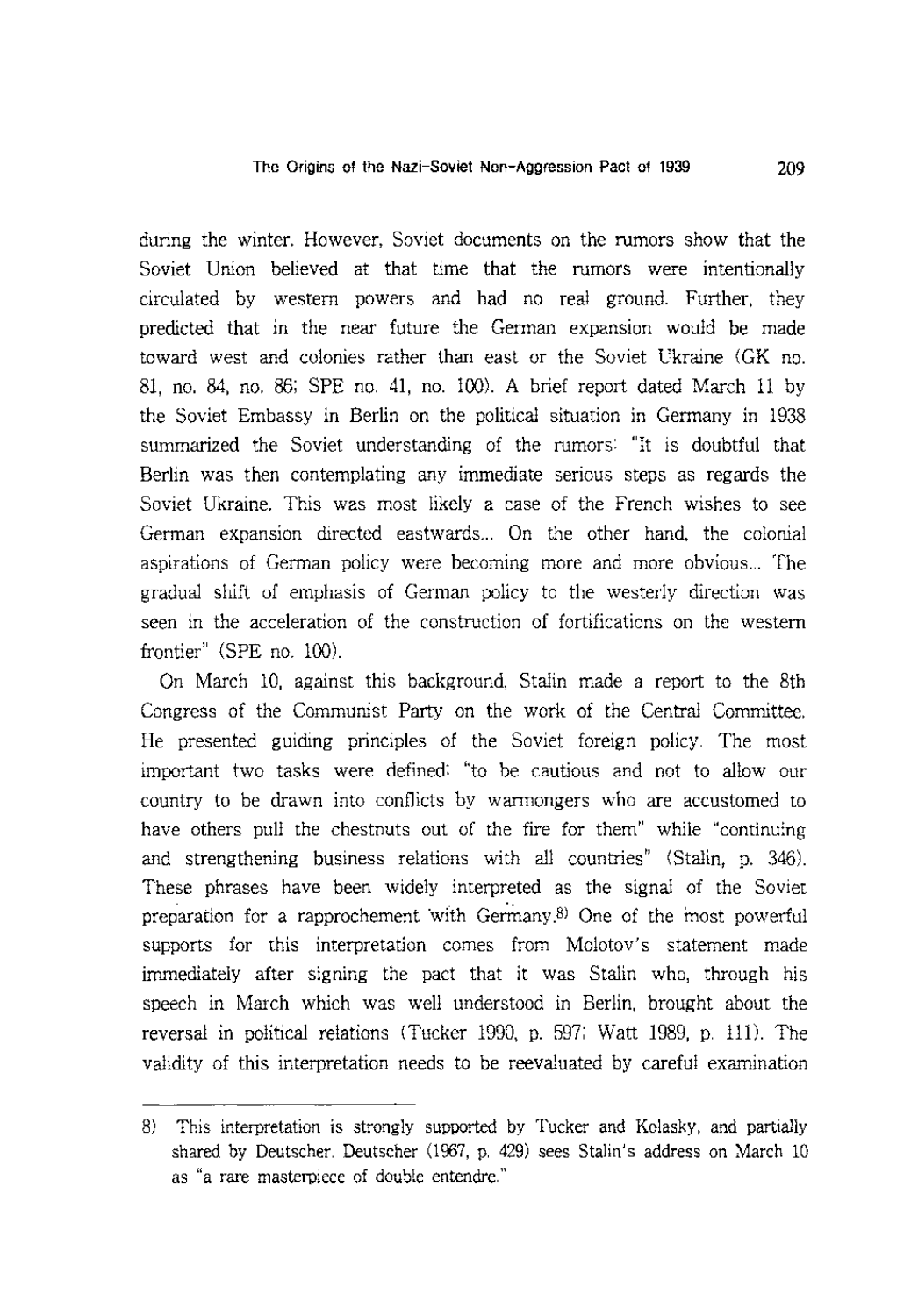#### 러시아연구 제8권 제1호

of the environment in which Stalin's report was made and the content of Stalin's report *per se.* 

There are much counter-evidences against the above interpretation. As Watt indicated, Stalin's address was not followed by dismissal of Maxim Litvinov, the Soviet Foreign Minister and architect of the collective security strategy. Also, as stated above, the speech was delivered when the German-Soviet relations were at a very low ebb (Watt 1974, p. 156). Moreover, in his address Stalin was still justifying the policy of collective security. For instance, Stalin warned that, despite its weakness, the League of Nations should not be ignored. He also urged for Soviet efforts to expand mutual assistance with several states against possible aggression. Indeed, Stalin did not hide his preference for alliance with western democracies to that with Germany, making the following statement: "Is it (absence of resistance against aggressor states) to be attributed to the weakness of the non-aggressive states? Of course not! Combined, the non-aggressive, democratic states are unquestionably stronger than the fascist states, in terms of both economic and military power" (Stalin, p. 341). The Stalin's sentiment expressed was shared widely among the Soviet leadership as Molotov's address made in November 1938 showed (Roberts 1989, p. 117).

Furthermore, Stalin's guiding principle  $-$  "to be cautious and not to allow our country to be drawn into conflicts by warmongers who are accustomed to have others pull the chestnuts out of the fire for them"  $$ should be considered in the context of the rumors about the Soviet Ukraine. It was no more than a criticism of the perceived attempts by western democracies to incense the Soviet Union against Germany under the guise of appeasement policy. Just before presenting the guidelines, Stalin said, "The Germans have cruelly 'disappointed' them (western countries) because, instead of marching farther east against the Soviet Union, they have turned to the west and are demanding colonies." He went on to warn, "The big and dangerous political game started by the supporters of the nonintervention policy may end in serious fiasco for them" (Stalin, p. 344). This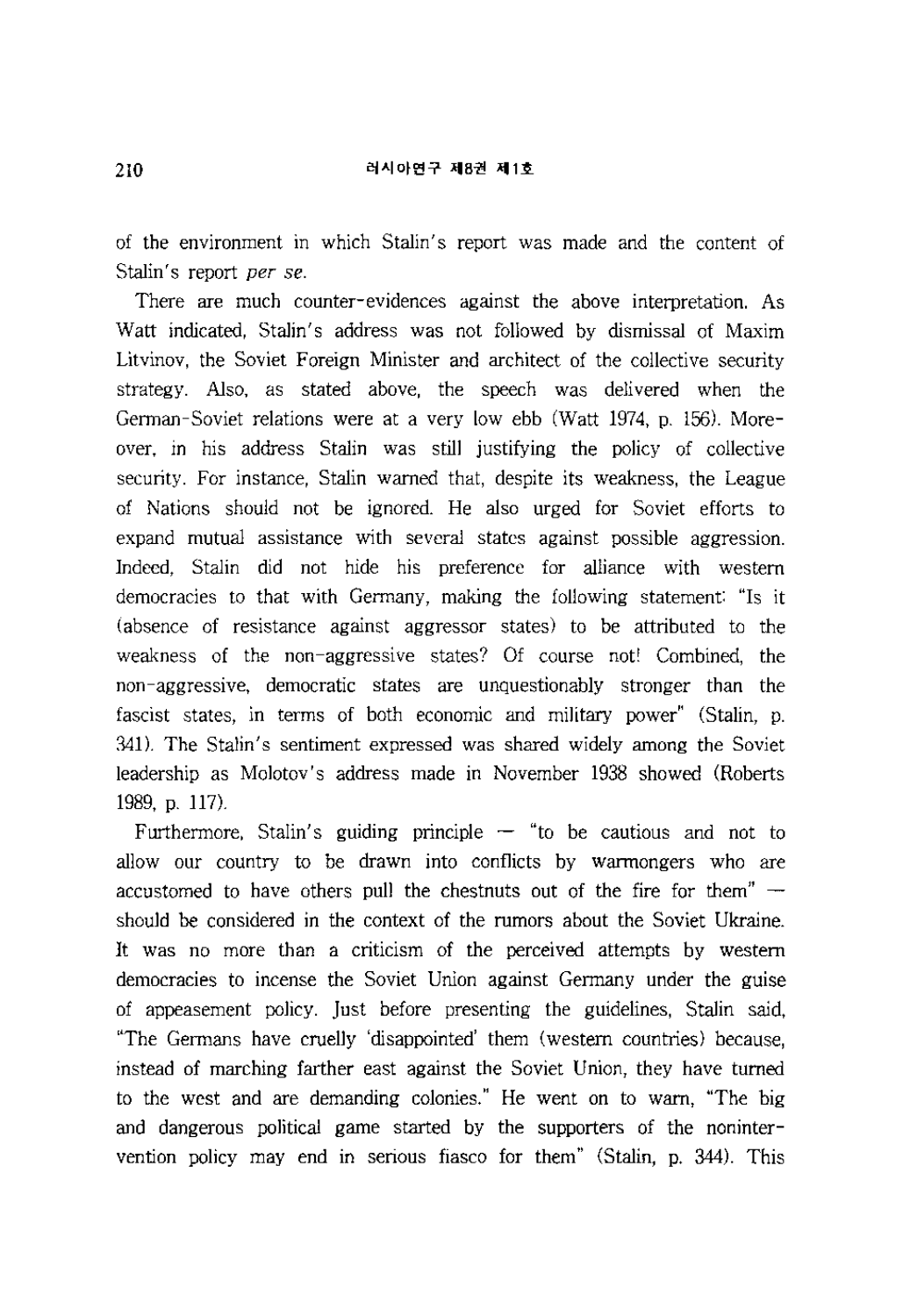kind of criticism had been repeated a number of times since the Munich agreement.

# **III. Soviet-German Relations from Mid-March to Late July, 1939**

Some scholars contend that the Soviet decision was made after the 'Stalin's speech' on March 10, but no later than the agreement to enter the military negotiations with Britain and France in late July. This implies that, with increasing distrust in Britain and France, the Soviet Union decided to adjust her foreign policy to new international constraints and actively pursue balance of power. Watt (1974; 1989, chapter XIV) further expounds details that the USSR began to approach Germany in mid-April and decided to enter a negotiation with Nazi-Germany in May. Watt supports his argument by pointing to the following evidence: (i) the statement of April 17 made by Merekalov, the Soviet Ambassador in Berlin, to Baron von Weizsacker, the German State Secretary, which reads, "There are no reasons that Russia should not live with (you) on a normal footing .... The relations might become better and better"; (ii) replacement of Litvinov by Molotov on May 3; and (iii) Molotov's talk about 'political base' on May 20. I will trace below the evolution of the Nazi-Soviet relations in this period.

A day after a meeting with Weizsacker on April 17, Merekalov sent a telegram to Litvinov. A Soviet official document of the meeting shows that Merekalov made statements that were not instructed by Moscow. Merekalov met Weizsacker for a specific trade issue related to a Skoda factory contract. Alhough the main object of the meeting was trade, they exchanged some political statements specifically concerning Poland. Weizsacker said, "Recently the Soviet Union behaved more correctly than Britain. Germany has principal political disagreements with the USSR. However, Germany wants to develop economic relations with the Soviet Union" (GK no. 279). It was Weizsacker that first touched on a political issue, and the above statement by Merekalov seems to be no more than passive *ad hoc*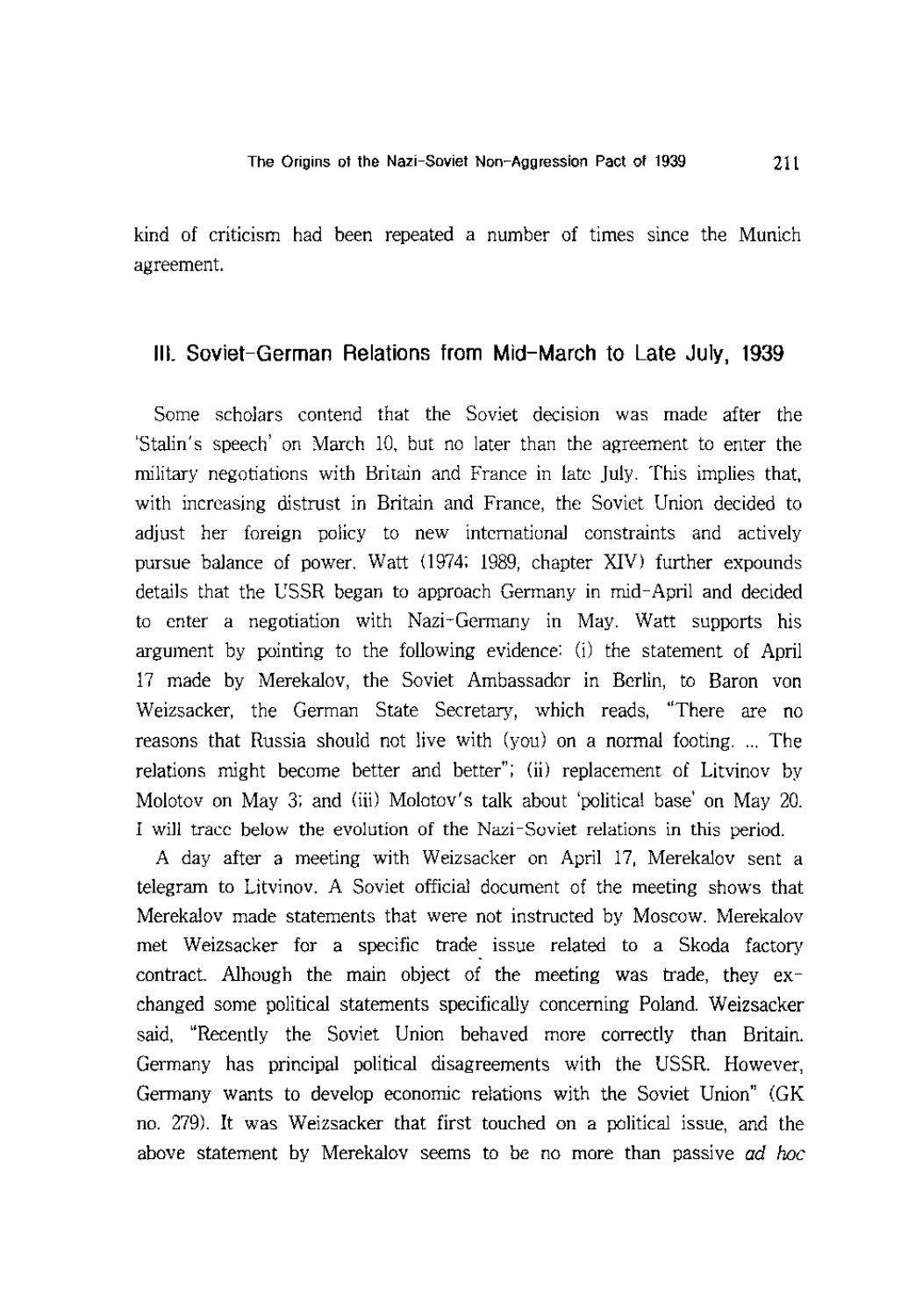response, without any instruction from Moscow, to the Weizasacker's words.

On May 3, Litvinov was replaced by V. Molotov.<sup>9)</sup> Hitler later told his generals that "Litvinov's dismissal had been decisive" (Kolasky, p. 40). The Litvinov's dismissal hypothesis may be supported by two diplomatic encounters on May 5 and May 15. Main actors of the encounters were Schnurre and Astakhov, the Soviet charge d'affaires in Berlin, who became a major actor in the Soviet diplomacy after Merekalov was recalled by Moscow.

The first Soviet-German contact after the dismissal of Litvinov was made on May 5. According to Schnurre, "Astakhov touched upon the dismissal of Litvinov, ... and tried to learn whether this event would cause a change in our position toward the Soviet Union. He stressed very much the great importance of the personality of Molotov... who would be **all** the importance for the future of the Soviet foreign policy."<sup>10)</sup> Astakhov's record on this meeting is not available. However, we can see that in this period Astakhov's general perception of Germans was marked by suspicion. On May 8 Astakhov introduced a Tass representative to the press department. According to his note, "After short usual greeting words to Philipov, Baron von Stumm, deputy head of the German foreign ministry's press department, unusually went over to conversation on the general policy, particularly to the German-Soviet relations." Stumm revealed German interest in the dismissal of Litvinov; "Stumm did not restrain himself... to express that Litvinov's departure would usefully influence Soviet-German relations." But, the meeting was characterized by Astakhov's negative response to Stumm's mentioning signs of improvement in the Soviet-German relations e.g. changes in attitude of the German press. Astakhov's perception was:

<sup>9)</sup> After Britain had notified Litvinov she had not made a decision yet regarding the Soviet proposal, Litvinov was summoned to the Kremlin, where he received a thorough critique of the collective security policy (Phillips, pp. 166-7).

*<sup>10)</sup> Nazi-Soviet Relations* (New York: Didier, 1948), p. 3, cited from Roberts (989), pp. 145-6.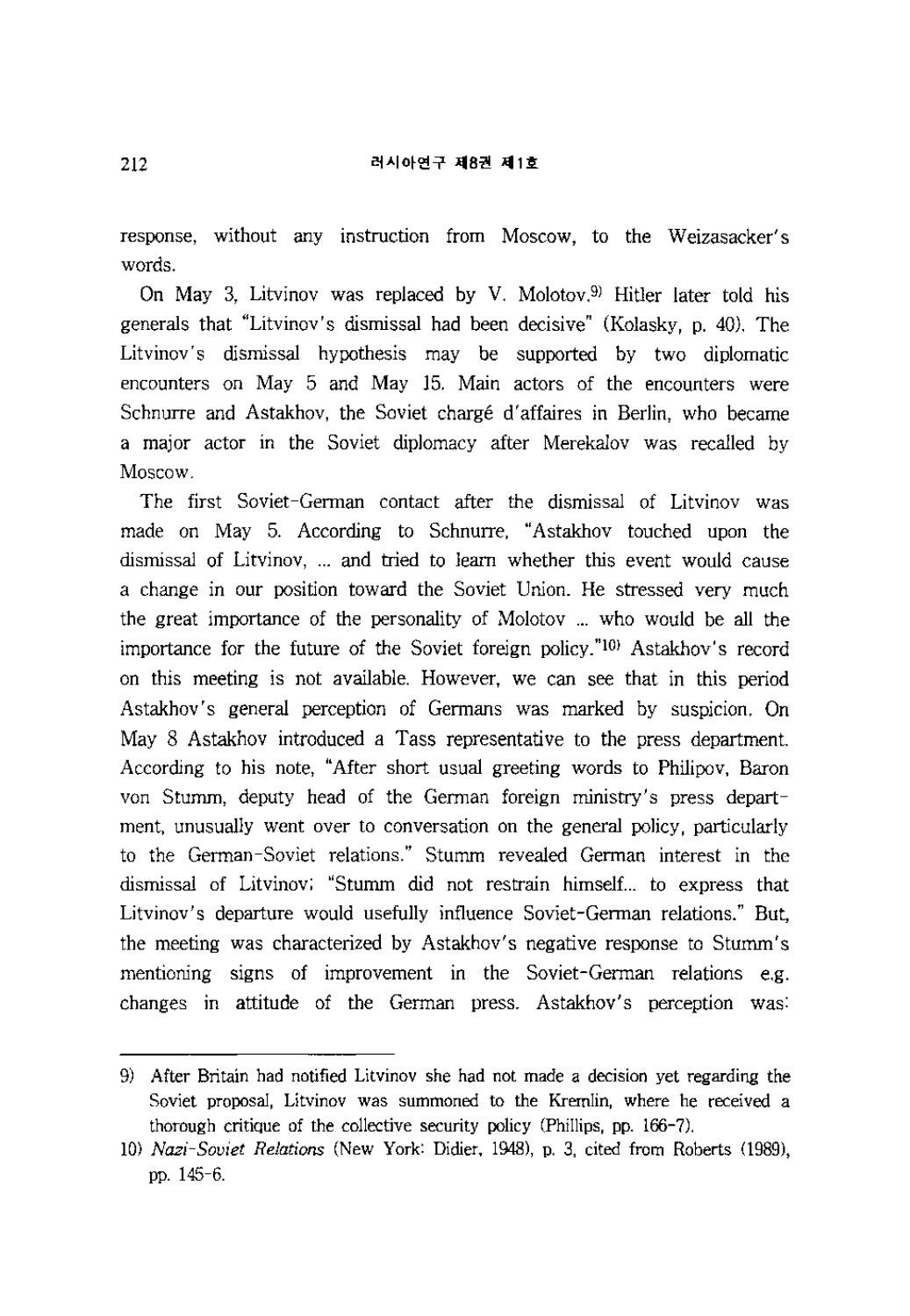"Concerning signs of the improvement which Stumm mentioned... even conditionally admitting some of them, we cannot for a while give them any serious meaning which goes beyond the limits of temporary tactical maneuver" (GK no. 329). **In** his letter to Vladimir Poternkin on May 12, Astakhov repeated his suspicion of the "superficial and non-committal" character and "obvious" motive of change in the tone of the German press (GK no. 341).

After the meeting with Astakhov on May 15, Schnurre recorded, "Astakhov stated in detail that there were no conflicts in foreign policy between Germany and the Soviet Union, and that therefore there was no reason for any enmity between the two countries... he commented on the Anglo-Soviet negotiations to the effect that under the present circumstances the result desired by Britain would hardly be achieved...." (Nazi-Soviet Relations, p. 4, cited from G. Roberts 1989, p. 147). But, Astakhov's record reads, "After that (the discussion over the trade issue), it was Schnurre who touched on the theme of improvement in the Soviet-German relations... Schnurre confirmed the absence of aggressive orientation on the part of Germany in relationship with the USSR, and asked what would be necessary in order to disperse our distrust." Astakhov replied, "the bad relationship between us and the Germans was created not by us but by the Germans" (GK no. 349).

Astakhov's perception was shared by Molotov. On May 20 Friedrich von Schulenburg, the German Ambassador in Moscow, paid a visit to Molotov. When he requested Molotov to accept Schnurre's visit to Moscow, Molotov responded: "We hear several times about Schnurre's visit to Moscow. Schnurre already departed for Moscow but his trip was postponed. Recently economic negotiations with Germany started several times, but produced nothing... The German government plays a sort of game instead of business-like economic negotiations... The USSR will not participate in that kind of game... We arrived at the conclusion that an appropriate political base needed to be created for the success of economic negotiations. Without such a political base... it is impossible to resolve economic questions" (GK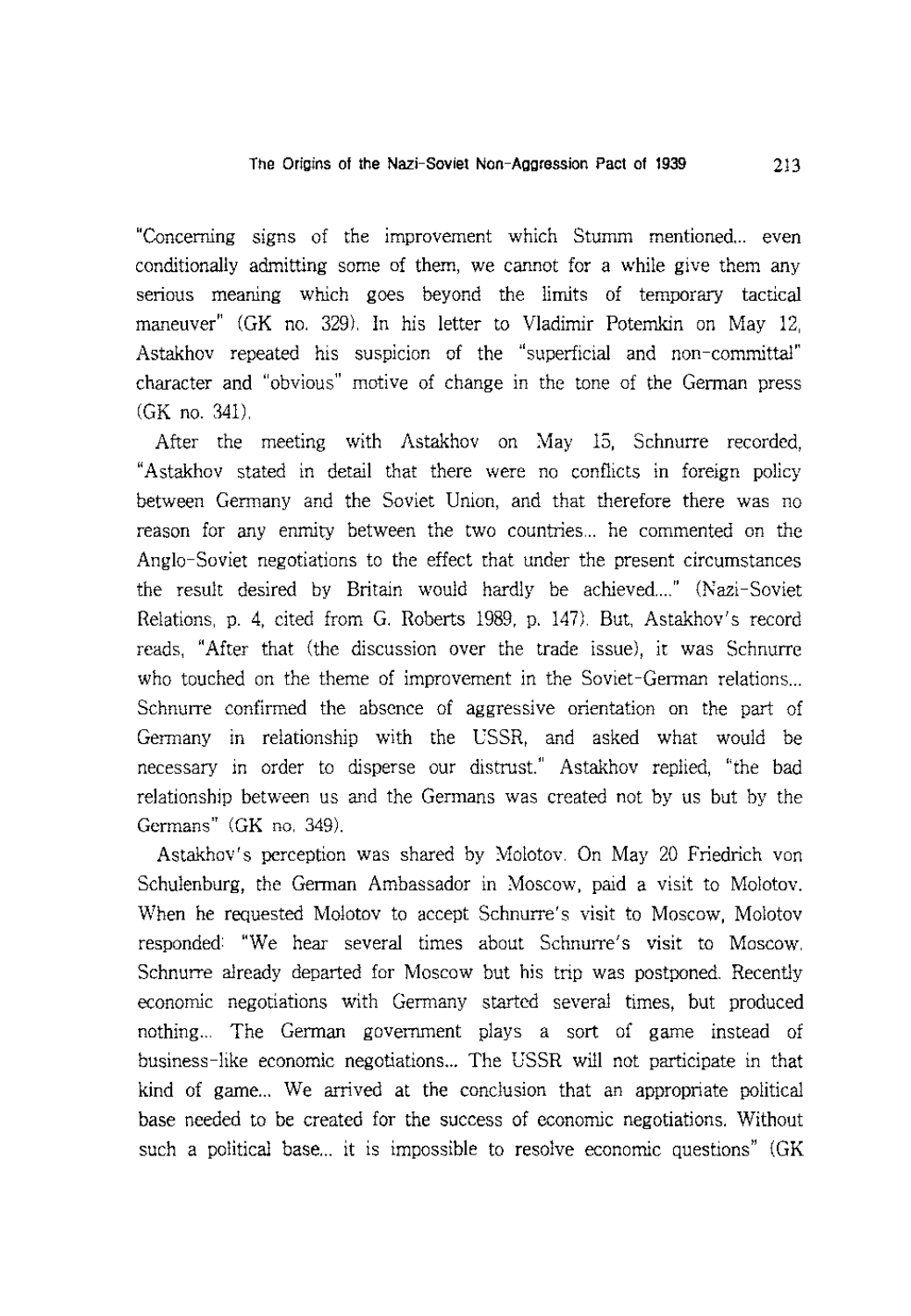no. 362).

The document shows that Schulenburg was immediately impressed by Molotov's mentioning 'political base.' Molotov continued, "To Schulenburg's question, how to understand the words of 'political base,' I answered that both we and the German government should think about it." Toward the end of the meeting, the German Ambassador again very much rushed to receive further explanation about what Molotov implied by using the words 'political base,' but Molotov digressed from the question (GK no. 362).

Some argues that Molotov intentionally raised the question of 'political base' as a sign of change in the Soviet diplomacy with Germany. We cannot say for sure whether this is true or not. However, one can deduce from the records that Molotov's attitude shown in the meeting was negative rather than positive encouragement. Schulenburg himself confirmed this point. After the meeting with Molotov, Schulenburg related to Potemkin that Molotov viewed Germany's dealing with the USSR in economic negotiations as a 'play.' Then, Schulenburg complained that the Soviets mistakenly did not consider 'improvement of atmosphere' in Berlin. He even expressed his uneasiness about how to inform Berlin that Molotov refused to permit Schnurre's visit to Moscow (GK no. 363).

Moreover, there were no hints of change in either Astakhov's or Molotov's skepticism. On May 27, Astakhov continued to express his skepticism: "But, of course, it is certain that this continued tactic of press by itself does not bind the Germans to anything, they can change the tactic at any moment, and the tactic cannot serve as an evidence of serious change in their relations with us if they do not support it with any further concrete measures. Do they do this?" (GK no. 382). Furthermore, Molotov's report on May 31 expressed a renewed hope for alliance with Britain, France and Turkey. He said, "... certain changes toward resistance to aggression are also becoming discernible in the policy of the non-aggressive states of Europe. It remains to be seen how serious these changes are... However, there seem to be some signs that the democratic countries of Europe are coming to realize more and more clearly the failure of the non-intervention policy and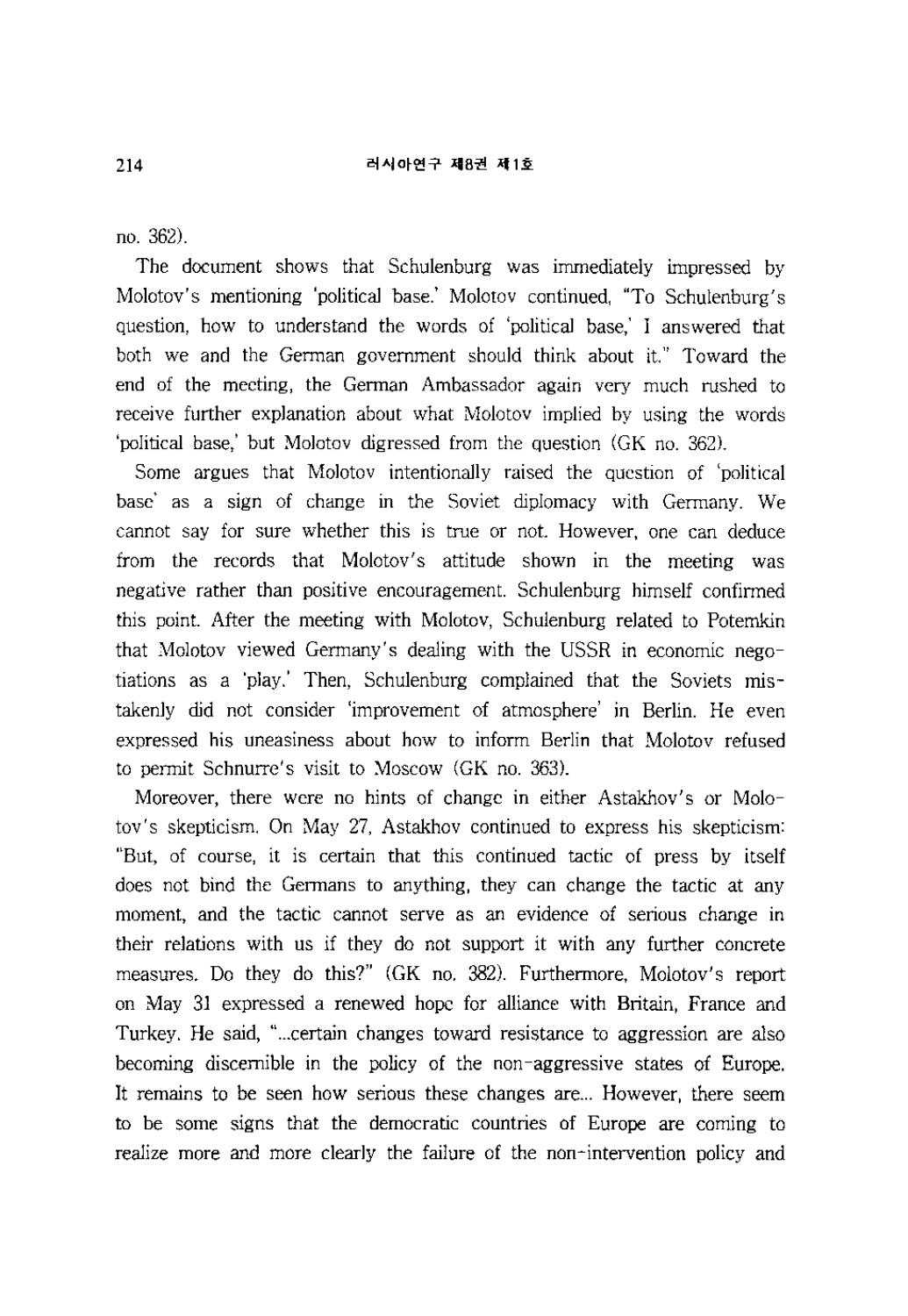the need for more serious search for ways and means of creating a united front of peace-loving powers against aggression" (SPE no. 232).

But, the Germans were impressed regardless of whether their perception was correct or not. On May 30 Weizsacker invited Astakhov to get Moscow's interpretation of 'political base', and expressed Germany's wishes to improve her relations with the USSR. However, all he heard from Astakhov was the repetition of the words, "the choice does not depend on us but Germans."Il) In June, Germans tried to get Soviet intention and waited for Soviet response. When trade negotiation continued in Moscow on June 2, Gustav Hilger, German commercial attache in Moscow, told Mikoian that "they were waiting for an answer from Moscow, but did not receive it" (GK no. 388).12)

On June 17, Schulenburg referred to Berlin's impatience in waiting for Soviet response to the question raised by Weizsacker: "Schulenburg confirmed that Weizsacker's conversations with me should be understood as the German government's first attempt to exchange opinions about improvement of relations. Now the German government does not decide to go to this direction further in fear of meeting negative attitude from the Soviet side." Confidentially referring to his own conversation with Joachim von Ribbentrop, the German Foreign Minister, Schulenburg confirmed that the atmosphere had ripened for the improvement of relations and that both sides should show resoluteness in order to use it (GK no. 413).

<sup>11)</sup> GK no. 384. Weiszacker said, "Molotov stated to Schulenburg that development of economic relations would be impossible without improvement in political relations. This undoubtedly contradicts what we heard from Merekalov who stood on the point of view that economic relations by themselves would not depend on politics. This is what Merekalov repeated to us several times, and we came to the negotiations from this departing point. Between then and now we have heard the opposite, and received that the Soviet Union generally takes a negative attitude toward both settlement of economic relations and Schnurre's visit... the choice depends on the USSR..."

<sup>12)</sup> On June 17, Mikoian himself warned against the possible German trick to use the current economic negotiations as a 'political game' (GK no. 412).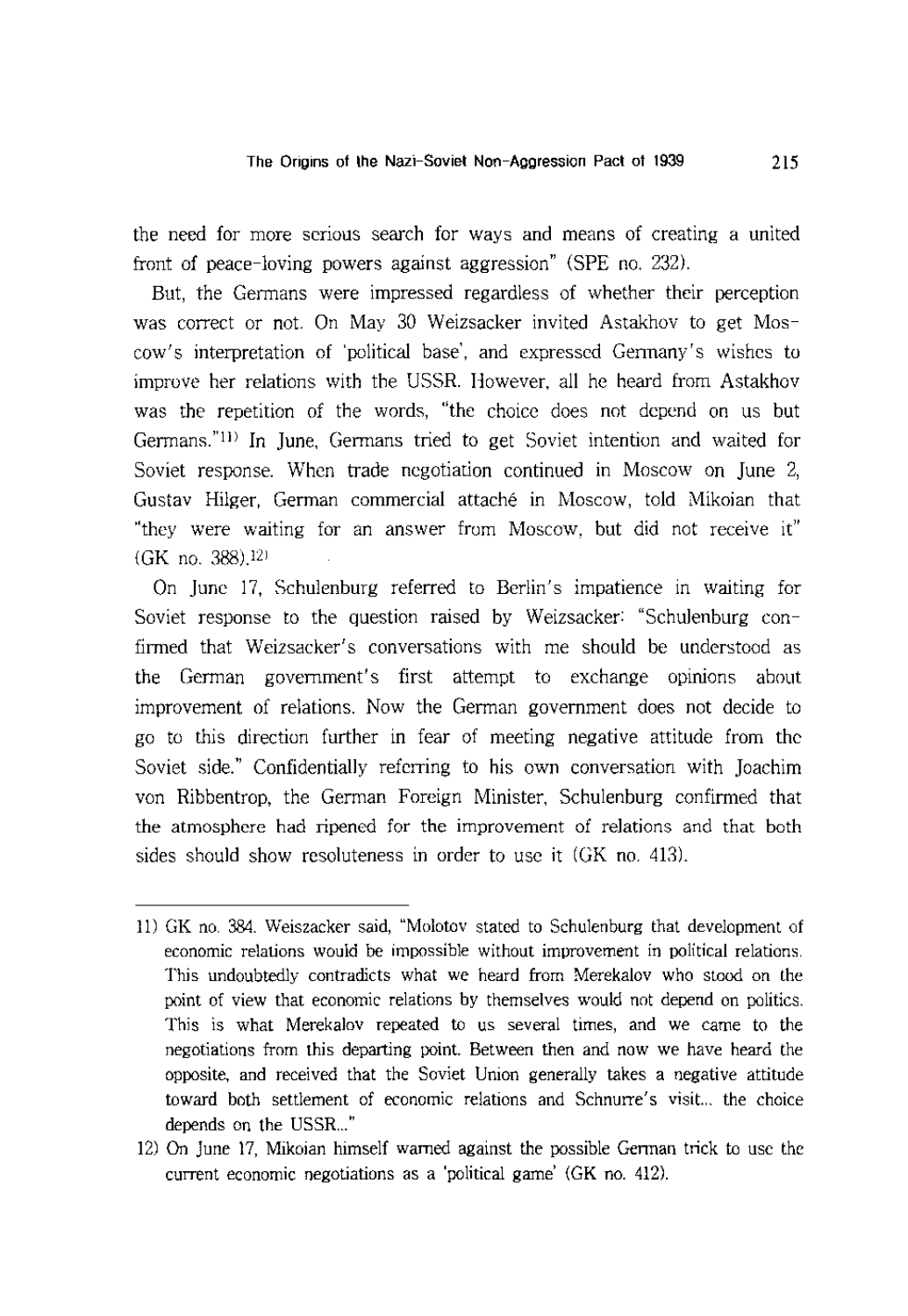#### 러시아연구 제8권 제1호

On June 28 Schulenburg told Molotov that the German government wanted not only normal but also improved relations with the USSR. He said further that this statement was made in following Ribbentrop's instruction and Hitler's approval. In Schulenburg's words, Germany already informed the Soviet Union of her own desire to normalize relations with the USSR. Schulenburg also answered that "one should not return to the past" in a response to Molotov's mentioning of past German hostile actions toward the Soviet Union such as Anti-Comintern Pact and the militarypolitical alliance with Italy (GK no. 442).

To sum up, the above analysis shows that (i) Germany, impressed by dismissal of Litvinov and Molotov's statement of 'political base,' began to approach actively the Soviet Union, and this change in the Germans' attitude toward the USSR was well-reported to Moscow; but, (ii) that the Soviet Union, being skeptical of the sincerity of the German approach, did not respond to the German initiative. Molotov's mentioning of 'political base' was not followed by any visible change in the Soviet diplomacy, although it is still unknown why he used those words at that time. Then, what accounts for the Soviet Union's skepticism to improving relations with Germany? It can be explained by the Soviet Union's renewed hope for an alliance with Britain and France and suspicion of the Germans' intention to derail the Soviet-British-French negotiation.13) Additionally, it also can be explained by the Soviet perception of the situation. On June 19, Astakhov reported to Molotov that "... serious movement of troops in Germany was not noticed... All this could be well characterized as temporary tactic in the relations with us..."  $(GK$  no.  $485)$ .

<sup>13)</sup> The most controversial question of to which countries a French-British-Russian alliance might give guarantee against aggression (SPE no. 246, no. 255, no. 267) was finally settled to Soviet satisfaction in mid-July (SPE no. 279, no. 287). Concerning another crucial issue of defining 'indirect aggression', Molotov seemed to assume that if military plans to accompany an alliance could be devised, then perhaps it could be more easily resolved (Dukes, p. 311). See Appendix at the end of this paper for a brief history of the triple alliance negotiation.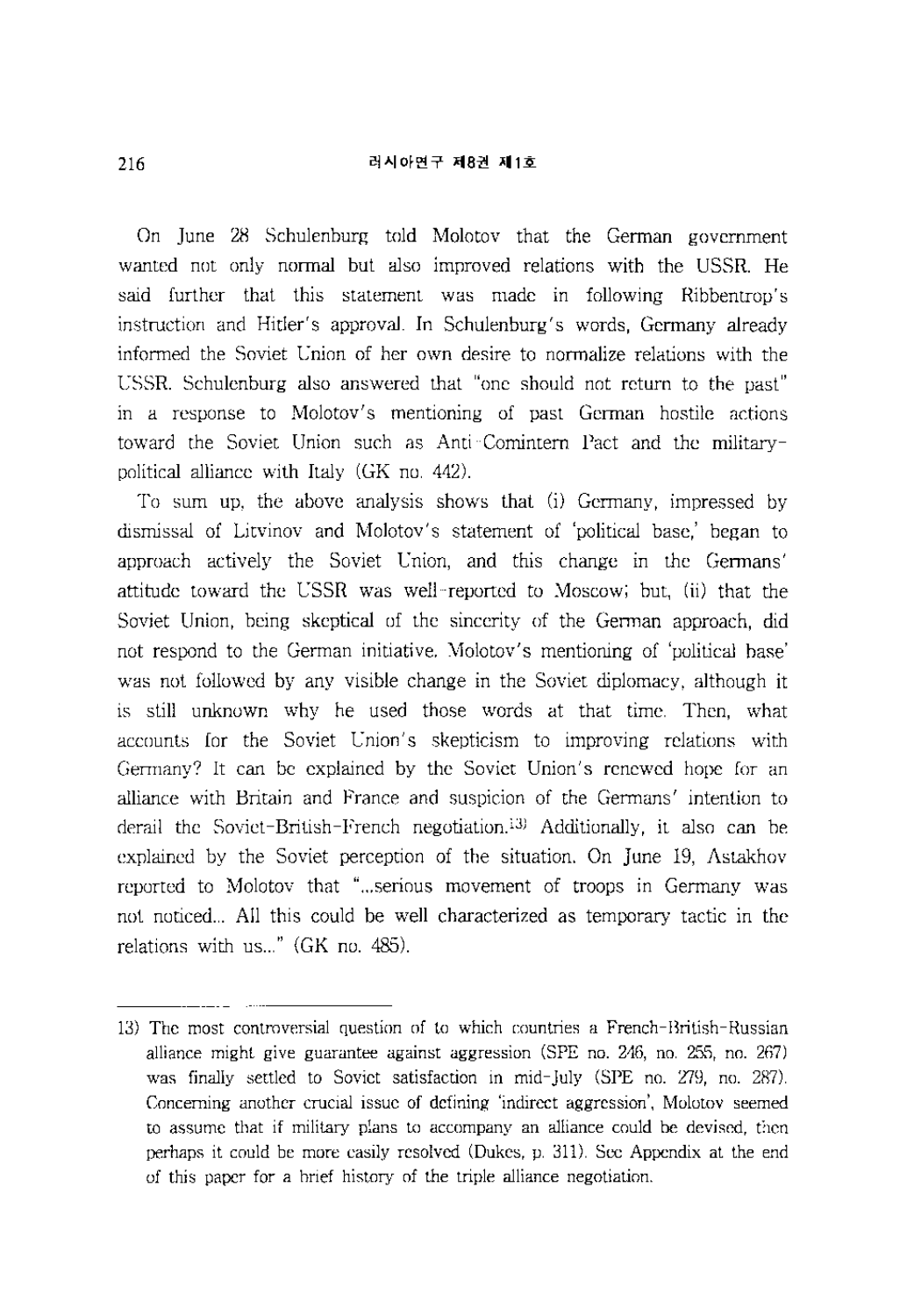# **IV. Soviet-German Relations from Late July to Late August, 1939**

The second group of literature introduced in Introduction argues that the Soviet decision to opt for political rapprochement with Germany was not made until mid-August, and that the immediate cause of the Nazi-Soviet pact was the collapse of the triple alliance negotiations among the USSR, Britain and France. This view is shared by some western scholars including A. ]. P. Taylor (1961), G. Roberts (1989, 1992) and ]. C. Dukes (1985) as well as Soviet officials and scholars including A. A. Gromyko (1981, chapter XI) and V. Ya Sipols (1989). It is also shared by revisionist left including Medvedev (1989, p. 727), who maintains, "A collective security treaty among all the anti-fascist powers would have been far preferable... The Soviet Union was forced to choose the lesser of the two evils." This perspective implies the USSR's continued preference for the collective security system and passive attitude of the Soviet government in the process of negotiation with Germany.

Although this view is more convincing than others examined above, it also seems to be inaccurate in some points. Concerning the timing of the Soviet decision, it is more likely that the Soviet decision to opt for political rapprochement with Germany was made just before the beginning of the military negotiations, rather than after the failure of the military negotiations. The following analysis suggests that in early August the Soviet Union recognized sincerity of German offer, and, during this very short period, deliberately played a double game in order to hedge against the risk of the failure of the military negotiations. This caused a rapid change from passive to active diplomatic behavior on the part of the Soviet Union. I will first analyze documents on the triple military negotiations, and then move on to the Nazi-Soviet relations.

The Soviet documents of this period show the ambivalent and mysterious attitude of the Soviet Union toward the triple military negotiations. On the one hand, the Soviet Union well perceived foreboding failure of the military negotiations. The British and French delegations were composed of relative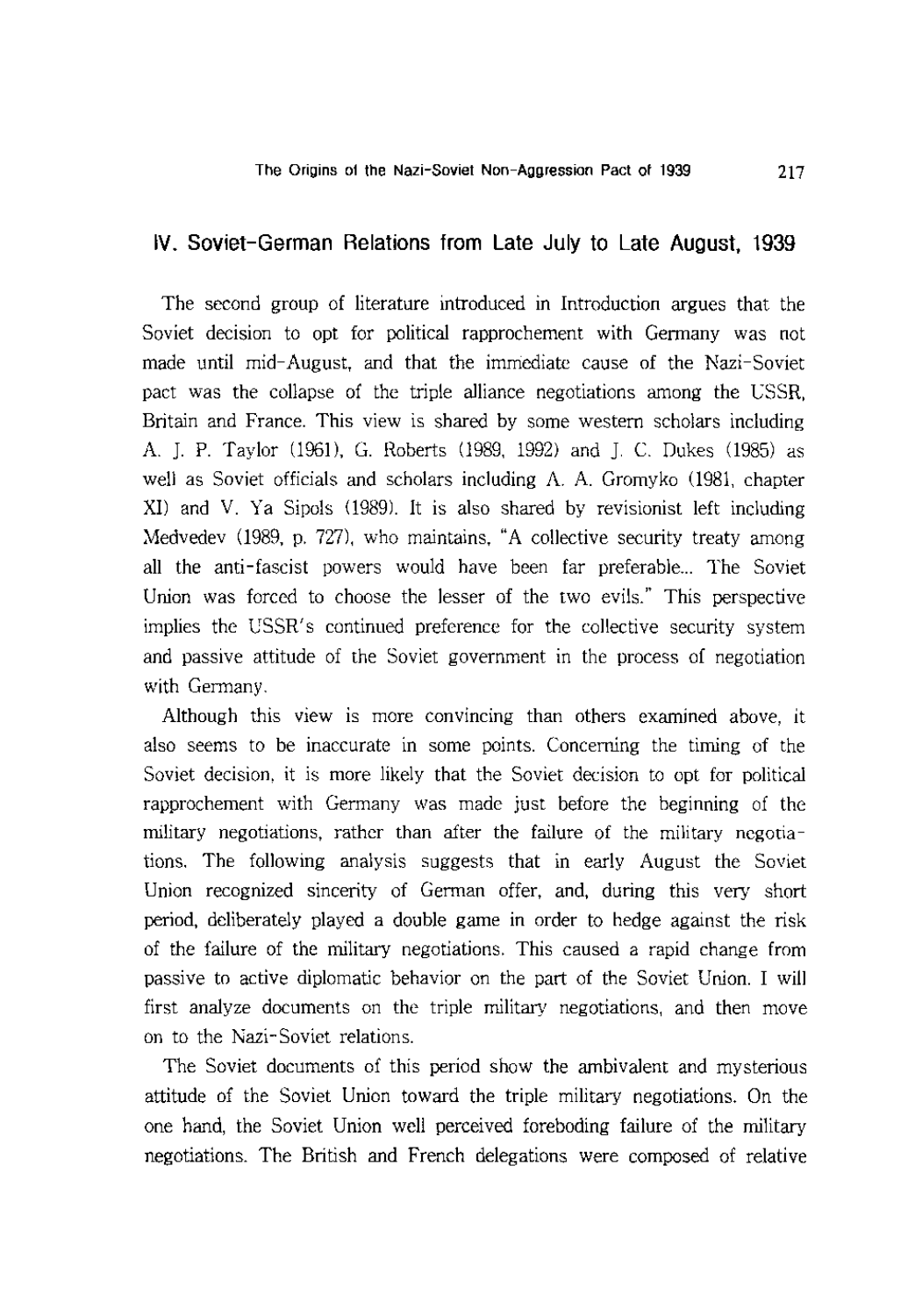unknown personnels. Instead of flying to Moscow, the joint British and French delegation was dispatched by sea, which could be seen as a strategy to delay a military agreement with Russia. Both the Soviet Embassies in London and Paris reported to Moscow their skepticism of sincerity of the British and French delegation. For instance, Ivan Maiski, the Soviet Ambassador in London, reported, "I think that judging from the posts they hold officially, the delegates will not be able to make any decision on the spot and will have to refer everything to London. It is also suspicious that... the members of the delegation will be able to stay in Moscow indefinitely (delaying any agreement)" (Roberts 1989, p. 141).14) Those symptoms were later substantiated by the Britain's unpreparedness.

On the other hand, the Soviet records on the proceeding of the military negotiation confirm the USSR's serious commitment to the negotiation.1S) Some scholars deny the sincerity of the Soviet commitment to the negotiations; for example, Dallin (p. 275) points out that the Soviet Union raised new demands at each critical points of the negotiation. But, contrasting to the British and the French delegations, the Soviet mission was composed of the highest officials in the country. And importantly, the Soviet delegation came with a detailed military plan. The Soviet Union's sincerity as such was extensively confirmed by the French and British participants and observers of the negotiations.16) How can we account for the fact that the

<sup>14)</sup> Similar reports from the Soviet Embassy in Paris are found in GK no. 303 and no. 304, which read: "One's first impression is that the French mission, made up of little known men, does not look much impressive. Except for Doumenc, there is not a single name known outside a narrow circle of experts"; "Doumenc was not pleased with the instructions he was given at the Quai d'Orsay prior to his departure ... The impression is that the English will be at the helm of both military and political negotiations."

<sup>15)</sup> For the triple military negotiations in Moscow, see Appendix at the end of the paper. The general atmosphere of the negotiations was that Marshal Voroshilov, the head of the Soviet delegation, was becoming increasingly angry at the unpreparedness of the British and French delegation whereas General Drax, the head of the British delegation, was embarrassed and busy making excuses because he did not have any credentials and detailed military plan.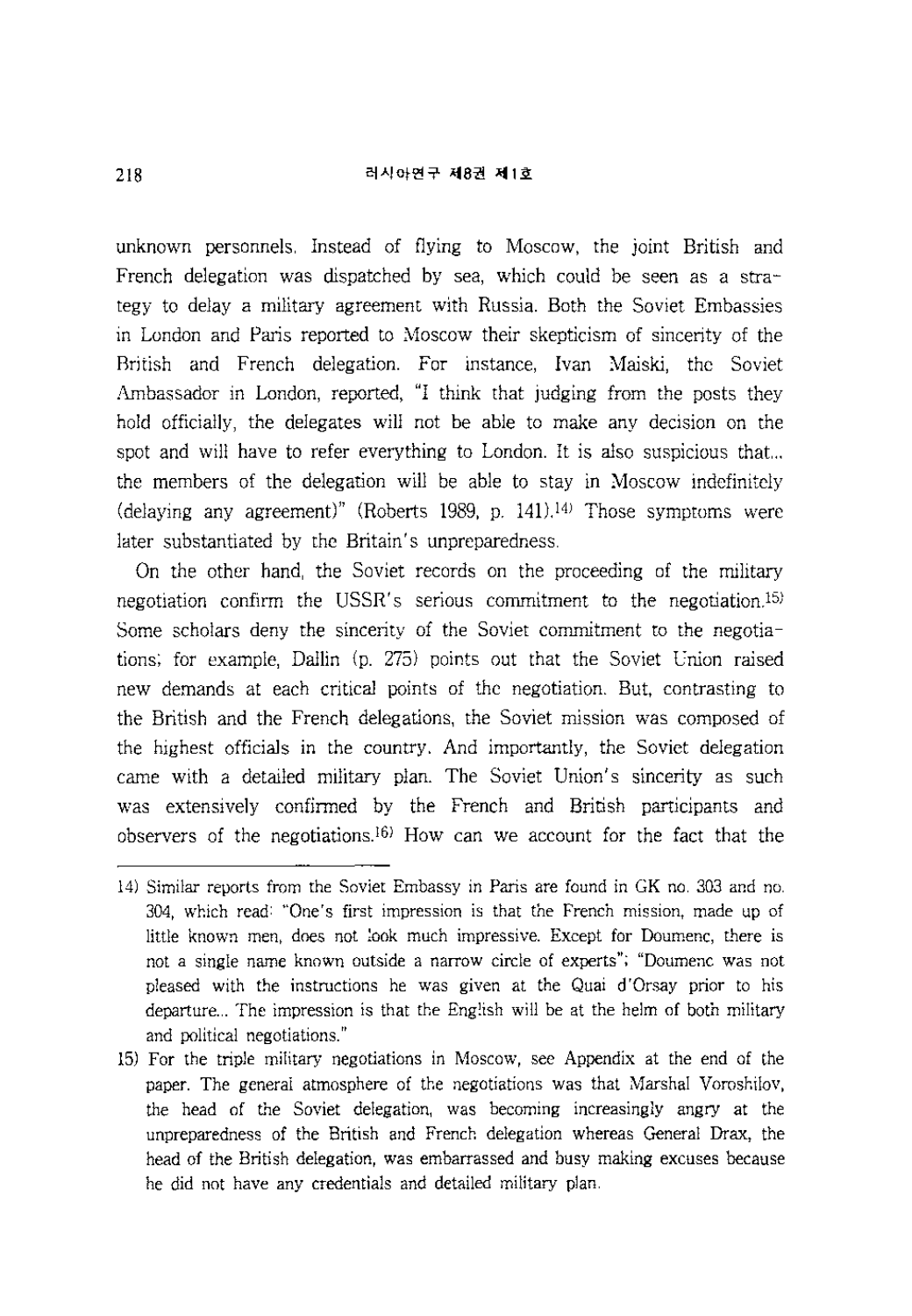Soviet Union was well prepared for the military negotiations in spite of the perceived risk of the failure? One possible answer may be obtained by disregarding the documents on the Soviet perception of the negative symptoms while stressing only the documents showing the serious preparedness of the Soviet delegation. This is exactly what the second group of literature tells us. It interprets the above reports by the Soviet Embassies in London and Paris only as evidence of unwillingness of Britain and France to ally with the Soviet Union (Roberts 1989, pp. 140-1; Gromyko, p. 357; Sipols). But, these reports should also be recognized as evidence that the Soviet Union was aware of the foreboding failure of the Moscow negotiation. Although we do not know how Stalin and Molotov specifically reacted to these reports, it is implausible to imagine that, despite those visible negative symptoms, the Soviet Union was still sure of the success of the military negotiations. The USSR seems to have deliberately played a double game while spinning the negotiations out to raise German bids. Now, I would like

<sup>16)</sup> General Doumenc, the head of the French military mission, reported to the War Ministry of France as follows: "The fifth meeting on August 15 was devoted to a detailed survey of the Soviet Armed Forces and plans, with account being taken of various possible alternatives and of the highly effective assistance which they are fully determined to give to us. The main condition concerning passage of troops through Polish territory... is still being defined. I would like to note the great importance, from the standpoint of removing Polish fears, of the fact that the Russians are very strictly limiting the zones of entry by the Soviet troops, taking an exclusively strategic viewpoint" (SPE 320). Also, according to a letter from the French Ministry for Foreign Affairs to the Chairman of the Council of Ministers, "Far from seeking to exploit the negotiations in order to obtain our effective support in the west in exchange for limited support on her part in the east, the USSR is offering us, in M. Naggiar's (French Ambassador in Moscow) opinion, quite definite assistance in the east, without advancing additional demands in the west... One could hardly find anything to counter this (the USSR's) statement..." (SPE 326). This perception was also shared by Seed, the British Ambassador, who already reported on August 13, "All indications so far go to show that Soviet military negotiators are really out for business." On August 15 Seed urged his government to come to terms with the Soviet Union as soon as possible (Dukes, p. 314).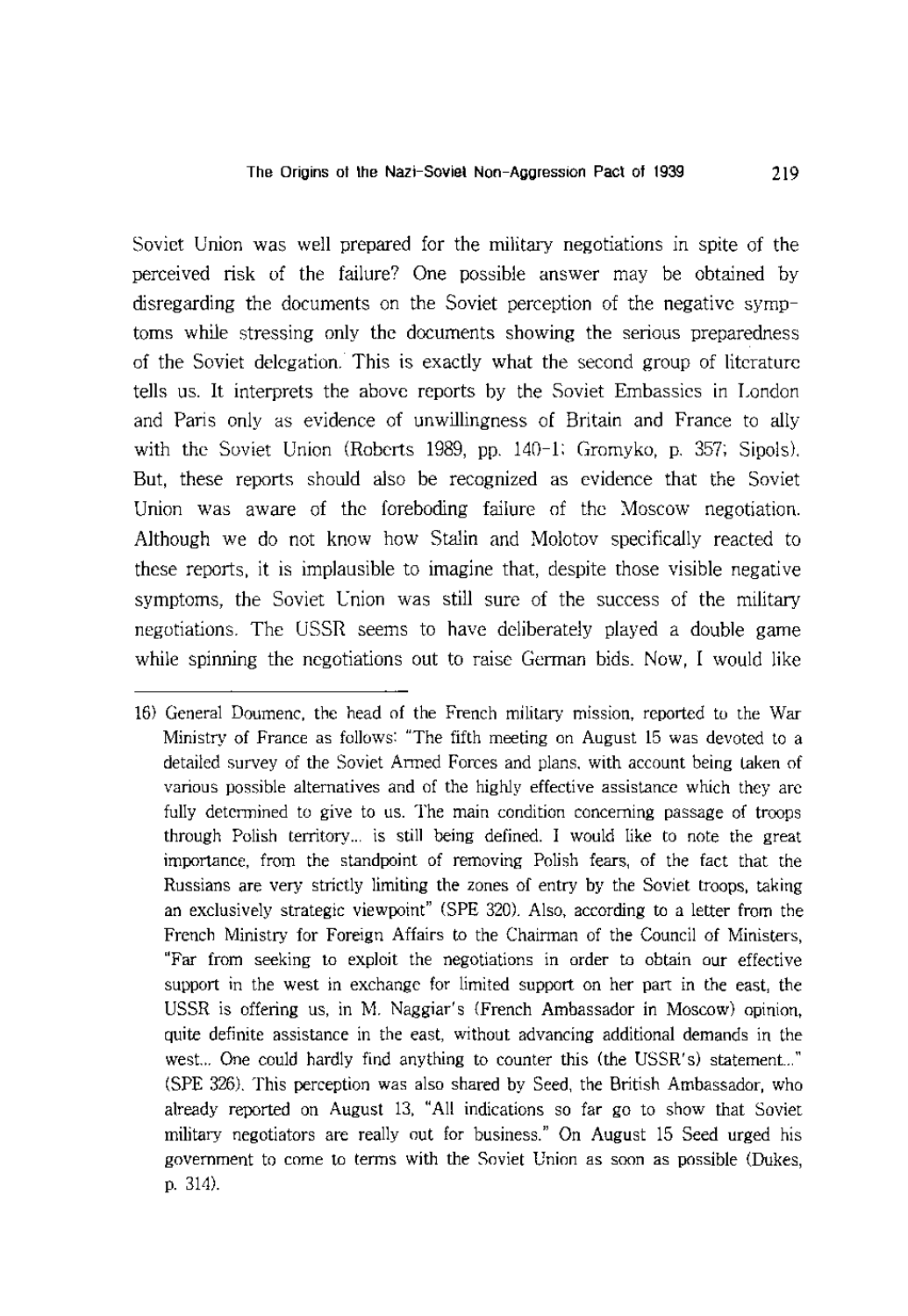to turn to documents on the Nazi-Soviet relations from late July to late August.

The Soviet documents of late July confirm two facts: (i) that the Soviet Union had not responded to Germany until late July; and (ii) that in late July the Soviet Union began to seriously consider the Germany's offer. After almost a month of retreat, Germany again approached the Soviet Union with an attractive offer in late July. On July 24, a day after Molotov's proposal for immediate military talks was accepted by Britain and France, Schnurre presented Astakhov with Ribbentrop's three stage plan to improve relations with the USSR: (i) completion of trade and credit negotiation; (ii) normalizing relations in the areas of media and culture; and (iii) improvement in political relations. Schnurre said, "Unfortunately, the German side's repeated attempt to discuss this theme did not receive any answer. Molotov did not tell Schulenburg anything about this theme. If the Soviet side does not believe the Germans' sincere intention, let her (the Soviet Union) say what evidence is necessary ... In the Baltics and Rumania, Germany has no intention to do anything that may affect the USSR's interests." Schnurre even added that Anti-Comintern pact was against Britain, not against the Soviet Union. "Schnurre also stated a little about our negotiations with Britain, expressing his belief that... all the burdens of responsibility must fall on us while Britain's obligation will be minimal." (GK no. 494, no. 503) On July 26, a day after Britain accepted Molotov's proposal for convocation of the triple military negotiations, Schnurre repeated statements of above nature to Astakhov and asked, "What evidence do you want?" In response to Astakhov's concern with the Baltics and Rumania, Schnurre answered, "The Baltic sea, in my opinion, must be the open (sea). Specifically concerning Baltic states, we are ready for the relations with them like that with Ukraine... Relatively much easier is discussion about Poland." Astakhov, feeling that "conversation began to go too far," changed the topic because Schnurre's offer was, even in Astakhov's view, "much new and unusual" (GK no. 503).

In his note to Molotov, Astakhov wrote, "We have answered nothing to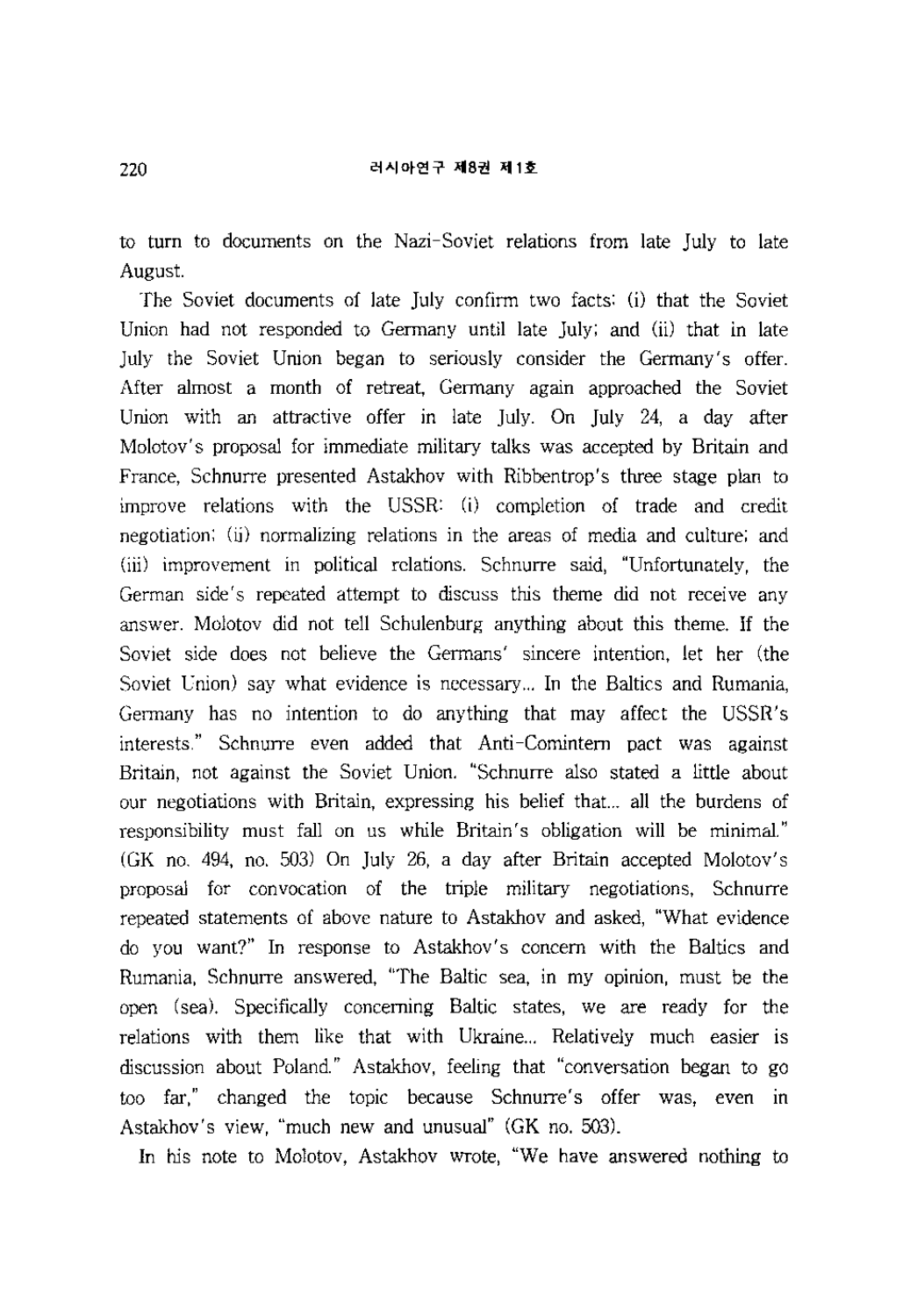Weizsacker, and Schulenburg received no recent definite answer from his conversation with Molotov" (GK no. 503). Also, in his letter to Potemkin on July 27, Astakhov stated, "Such motive of Germans' tactics is apparent... But, in any case, I could note that Germans' rush to improve relations with us brings sufficient firmness... I do not doubt that if we wanted to, we could have engaged the Germans in far-reaching negotiations while receiving a number of confirmations on questions in which we have interests ... In any case, Germans' readiness in improving the relations needs to be considered. Maybe it might be necessary to give a little heating to them in order to keep in our hands aces which can be used in urgent situation. From this point of view, maybe, it might be useful to tell them anything, to posit some questions, in order not to lose clues, which, ... , if we carefully use, never give us any harms... We refused it in the past with polite excuses. Now do we need to continue this tactic when announcement and accusations against us are no longer expected?" (GK no. 504). Astakhov concluded his letter with a request for instruction from Moscow. On July 28 Molotov sent Astakhov a short telegram, which reads, "In limiting yourself to Schnurre's statements and sending them to Moscow, you behaved correctly" (GK no. 510). On July 29, in his telegram to Astakhov, Molotov admitted that there were improvements in economic relations, but emphasized, "Only Germans can say whether improvement in political relations can be concretely expressed... but Schulenburg... did not want to suggest anything concrete or clear" (GK no. 511). While not having responded to the German initiative, the Soviet Union became interested in what would be the Germany's detailed offer.

In this period the Germans believed that the conclusion of the triple alliance was imminent. In early August, based on such perception, Germany reinforced her pressure on the USSR, proposing a more detailed offer on the one hand, and stressing the imminence of war with Poland on the other. On August 2, Ribbentrop stated to Astakhov, "We consider there is no contradiction between our countries in all areas from the Black to Baltic sea. We can agree on all these questions, if the Soviet government shares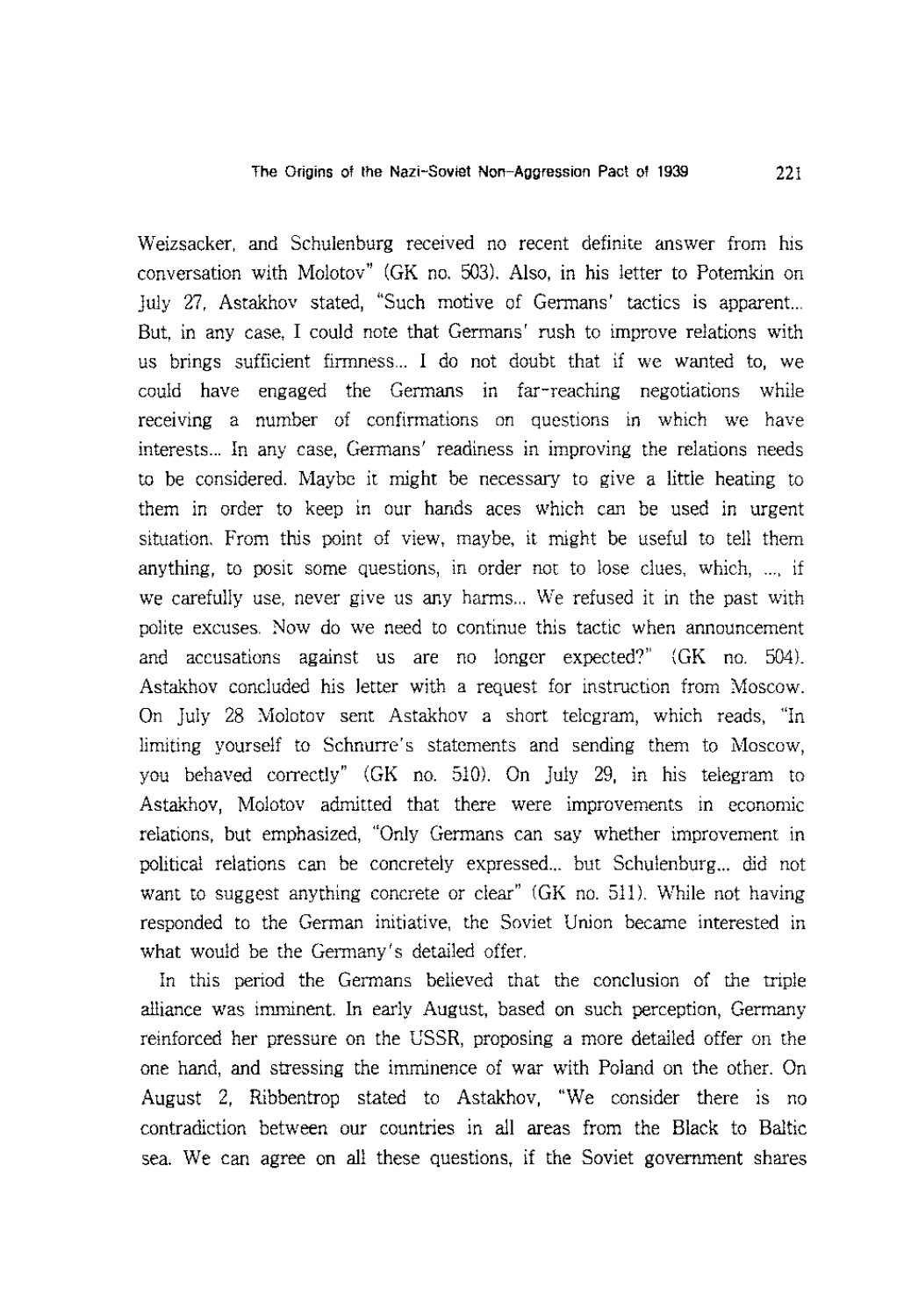these prerequisites, then we can exchange opinions more concretely" (GK no. 523). On August 3, Schnurre asked for more direct response from the Soviet side and suggested that the negotiation proceed in Berlin because "Ribbentrop and Hitler are directly interested in them" (GK no. 524). On the same day Schulenburg repeated what Ribbentrop and Schnurre told Astakhov. Molotov's reaction remained same as before (GK no. 525). Schulenburg reported to Berlin as follows: "It was evident that the Soviet government was more prepared to improve the German-Soviet relations, but that the old distrust toward Germany persists. My overall impression is that the Soviet government is now determined to sign with Britain and France, if they fulfill all Soviet wishes... it wil1...take considerable effort on our part to cause the Soviet government to swing about" (Nazi-Soviet Relations, pp. 39-41, cited from G. Roberts 1989, p. 152). This perception caused Germany to make a wide range of offers to the Soviet Union.

In early August, the Soviet Union began to respond to the German offer without quick resolution. On August 4, Molotov gave instructions to Astakhov to continue to exchange of opinions, making it clear that a tradecredit negotiation was the precondition of improving political relations (GK no. 528). On August 5, Schnurre proposed a communique or secret protocol that would confirm the wishes to improve relations before signing credit agreement, which Molotov declined as inappropriate (GK no. 529, no. 532). On August 8, Astakhov reported on a set of Germans' concerns including the question of updating Rapallo and other political agreements or replacing them with new agreements, or by mentioning protocol.<sup>17)</sup> He added, "I just think that in near future they will consider it possible to reach a certain agreement..., by paying this price, in order to neutralize us in case of war with Poland" (GK no. 534). On August 8, Schnurre again stressed the need to improve the Nazi-Soviet relations in regard to the Polish question and inquired about what would be the USSR's reaction in case of a war with

<sup>17)</sup> Other Gennan concerns included the questions of press, radio-propaganda, arrested Gennans, opening a Gennan consulate in the USSR, and cultural agreement (GK no. 534).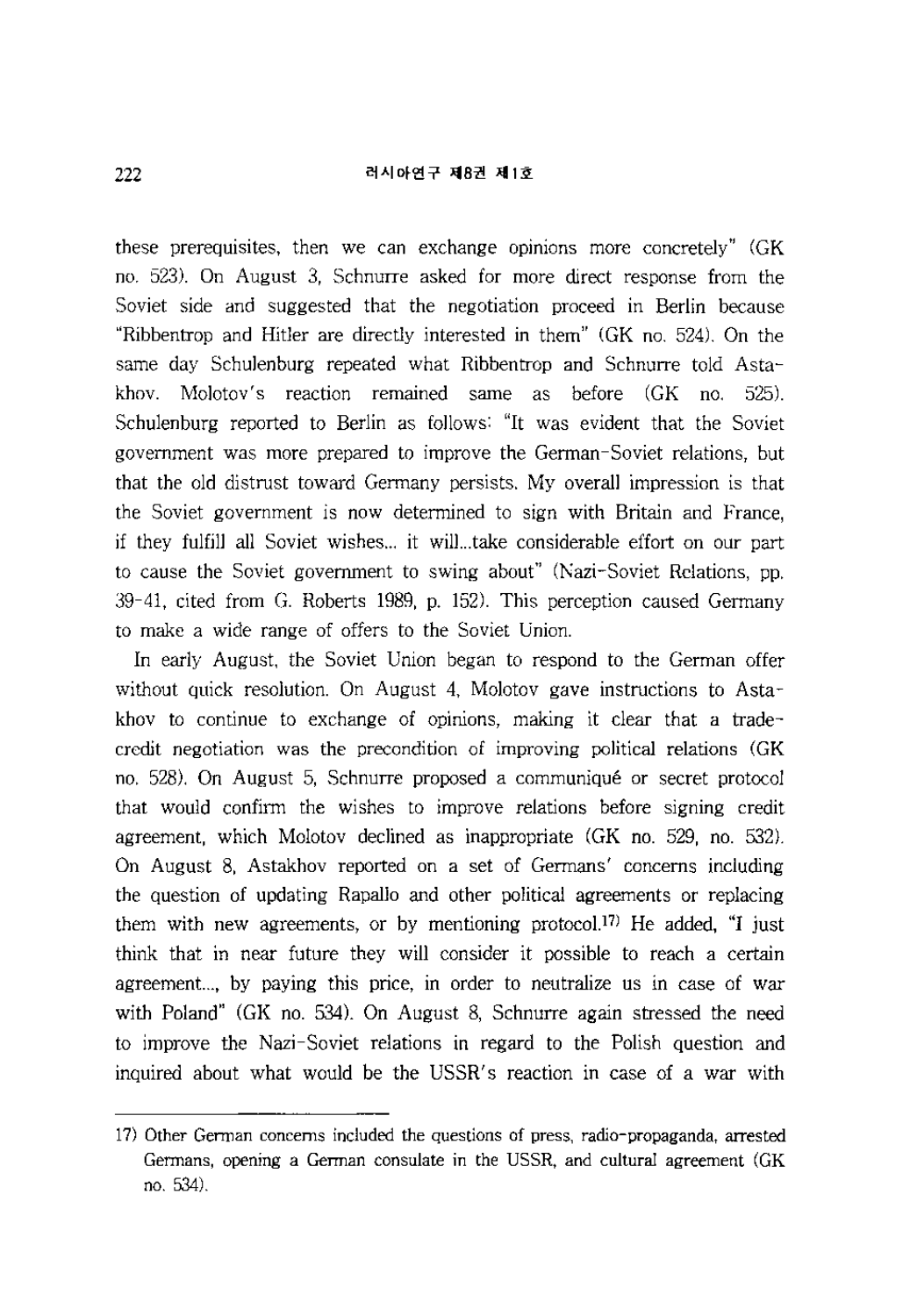Poland (GK no. 538).

On August 11, the very day that the British and French joint delegation arrived in Moscow, Molotov gave instruction to Astakhov: "List of objects indicated in your letter dated the 8th of August interests us. Conversations about them demand preparation and some transitional stages from tradecredit agreement to other questions. We prefer to conduct negotiations on these questions in Moscow" (GK no. 539). On August 12, following Molotov's instruction, Astakhov transmitted to Germany the Soviet desire for "step by step" approach. He also informed Molotov that the German offer of the Baltic, Bessarabia and eastern Poland was "minimum at given moment" (GK no. 541) and that "conflict with Poland was ripening at much faster tempo" though "it was not possible to decide whether this would be in the end of August or mid-September" (GK no. 542).18) On August 13, Schnurre said to Astakhov, "The German government... wants to enter the negotiation as soon as possible," and accepted the Soviet proposal to negotiate in Moscow (GK no. 549). On August 15, Schulenburg handed a memorandum, which reads, "The German government stands on the viewpoint that between the Baltic and Black sea there is no problem that cannot be solved to the full satisfaction of the two countries. Here questions are related with the Baltic states, Poland, South-East etc... Ribbentrop is ready to go to Moscow for a short time..." (GK no. 556).

On August 17, Molotov handed a memorandum to Schulenburg, which stated that the first step toward such improvement would be the conclusion of trade-credit agreement, and the second step would be the conclusion of a non-aggression pact or reconfirmation of 1926 neutrality pact with a special protocol (GK no. 570). On August 19, Schulenburg again insisted on Ribbentrop's immediate visit to Moscow on the ground of the urgent Polish question. Molotov told Schulenburg that Ribbentrop might come to Moscow on 26th or 27th of August after publishing a trade-credit agreement. But, in fact, the trade-credit negotiation was concluded at mid-night on the same

<sup>18)</sup> Astakhov had already reported rumors about movement of German troops as early as August 2 (GK 520).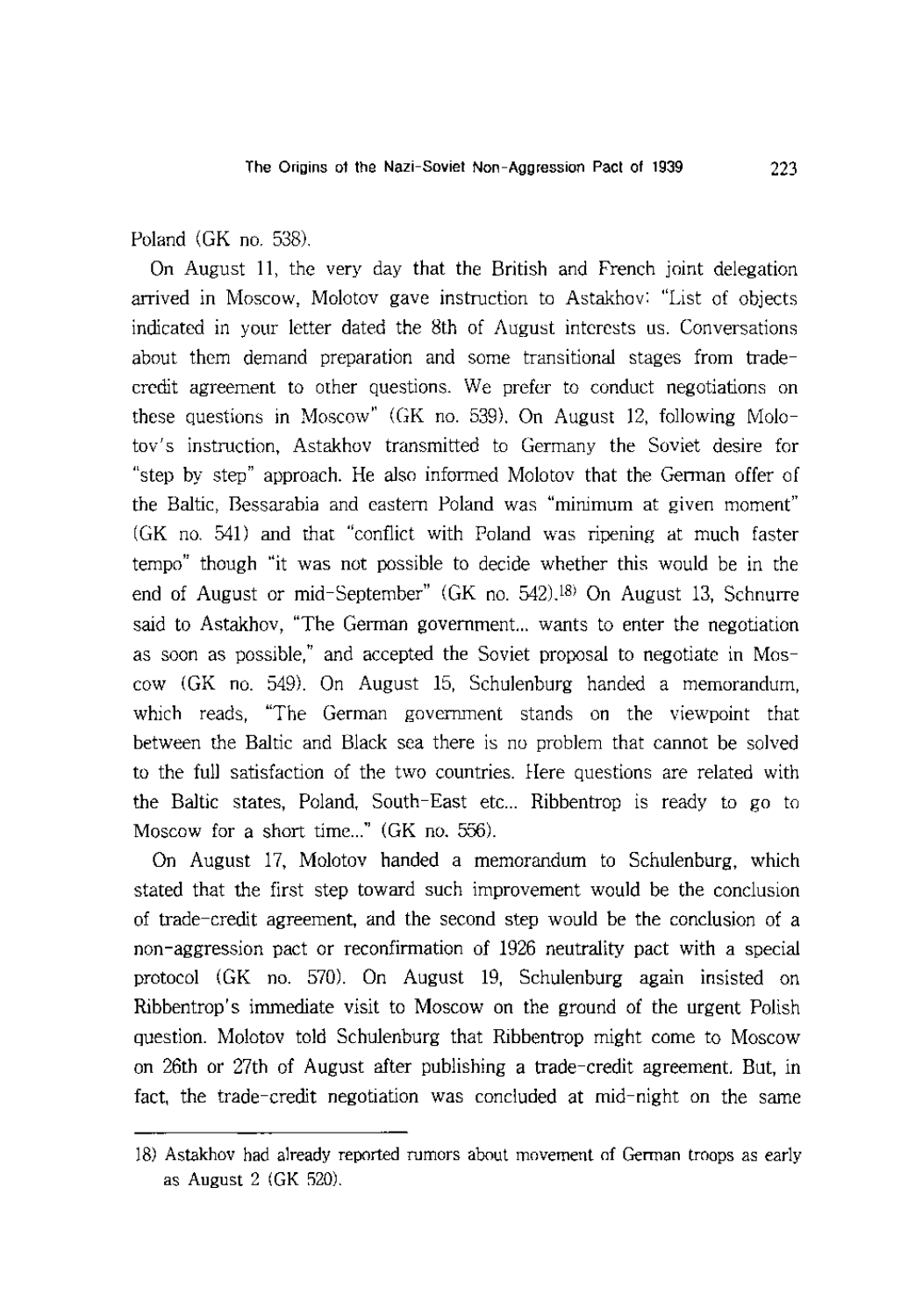#### 러시아연구 제8권 제1호

day. On August 21, Hitler himself sent Stalin a letter, in which, emphasizing again "intolerable tension" between Germany and Poland, he requested Stalin to accept Ribbentrop on August 22 or no later than August 23 (GK no. 582). On August 23, the Nazi-Soviet Non-Aggression Pact with a secret protocol was finally signed (GK no. 602).

In summary, the preceding analysis of the Soviet documents shows that the Soviet decision to opt for political rapprochement with Germany might have been made in early August. Germany, in perceiving the imminence of a triple alliance, offered the Soviet Union a wide range of concessions pertaining to the region from the Baltic to Black sea. Such offer was exactly what Britain and France had refused to give to the Soviet Union. The sincerity of the German offer had been recognized by the Soviet Union since late July. On the other hand, the Soviet Union well perceived foreboding failure of the military negotiations. At the same time, Germany intentionally dropped hints of imminent war with Poland. As shown by Molotov's instruction on August 11, the Soviet Union deliberately engaged in a balancing game to hedge against the risk of the failure of the military negotiations. However, the Soviet Union wanted a "step by step" approach; particularly, the Soviet Union wanted Ribbentrop to come to Moscow after the results of the triple negotiation became clear. According to Dukes(p. 316), this move was made with the intention to buy extra time to secure Polish cooperation while keeping the Germans temporally "on the hook."19) During this very short period, the Soviet Union was no longer passive in her diplomatic behavior.

# V. **Conclusion**

Analysis in the previous sections denies the validity of the first and third

<sup>19)</sup> However, it is still unknown whether or not the Soviet Union expected positive answer from Poland. Ularn (1968, p. 275) maintains that the Soviet leaders knew Poles would not agree to the passage of the Soviet troops.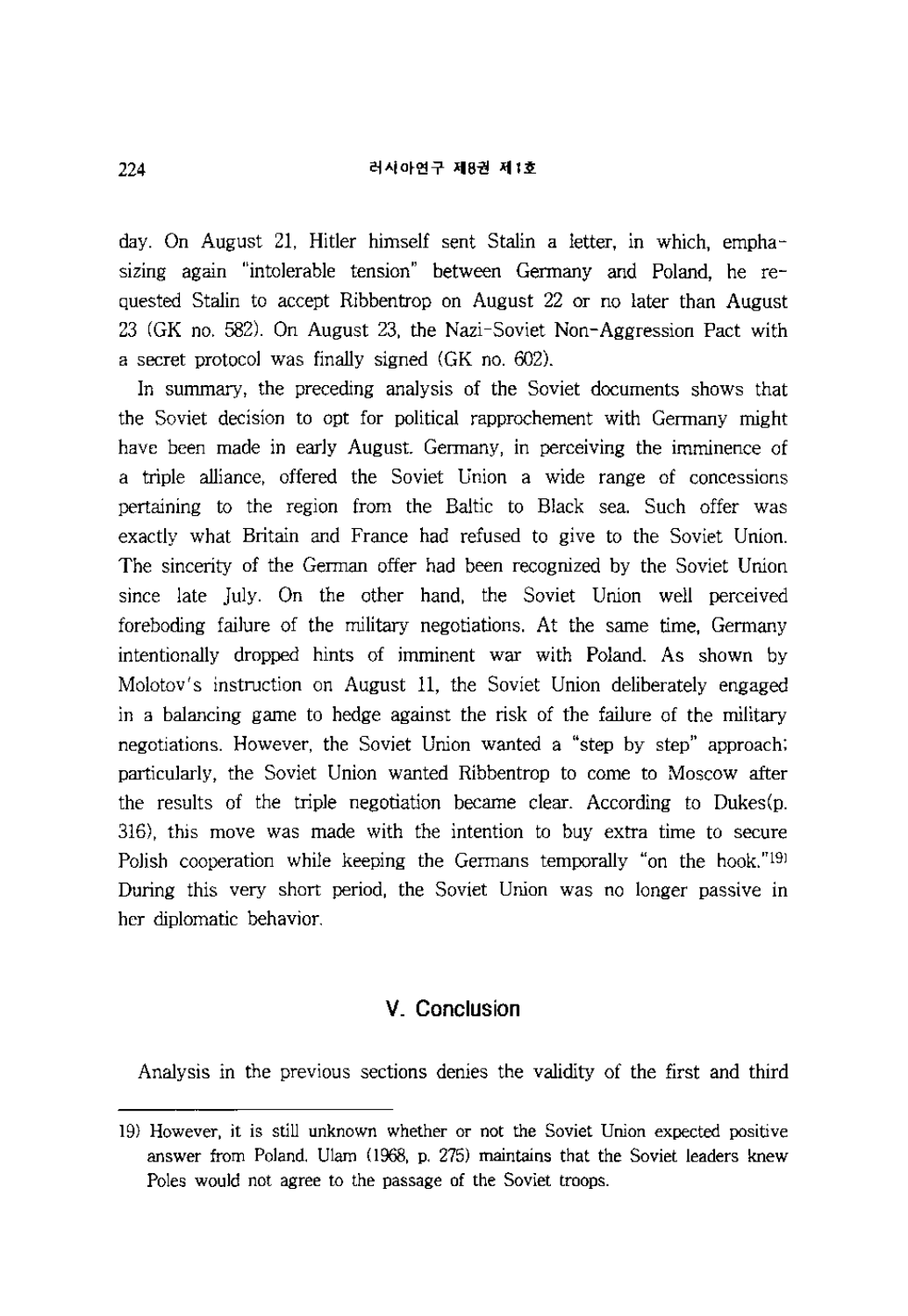groups of hypotheses on the origins of Nazi-Soviet Pact and modifies some aspects of the second hypothesis. Nevertheless, some critical questions still remain unresolved: why did Molotov use the words 'political basis'; and what was the reaction of Stalin and Molotov to the reports made by their Embassies on the British-French military delegation? Since we do not know answers to these questions, the conclusions made in this paper remain tentative.

With these limitations considered, the findings of the present study are summarized as follows. First, even after the Munich agreement, the Soviet Union did not immediately withdraw her commitment to collective security system. Until March, 1939 there had been no significant attempt made  $$ either from the Soviet Union or from Germany  $-$  to improve political relations between the two countries. Second, Germany, impressed by Litvinov's dismissal and Molotov's mention of 'political basis' in May, took the initiative to improve her relations with the Soviet Union; however, contrary to Watt's view, the Soviet Union did not respond to it before late July. Third, in the very short period from late July to late August, the Soviet Union actively and deliberately engaged in a double game. It is more likely that the Soviet decision to opt for political rapprochement with Germany was made just before or around the beginning of the triple military negotiations in Moscow (rather than during the negotiations or after the suspension of negotiations); and, the Soviet decision was made possible by recognizing the sincerity of the German offers and imminence of German-Polish war, and foreboding failure of the triple negotiations.

Overall, these findings confirm the strong realist, rather than revolutionary, tendency of the Soviet foreign policy, which stretches back to the signing of Brest-Litovsk peace with Germany in 1918. As (neo-)realists contended, ideology was less important than balancing or bandwagoning as a motive for alignment. The Soviet Union eventually abandoned the collective security policy even though she had ideologically preferred it over a deal with Fascists. She could not but act rationally to survive in the anarchic international realm.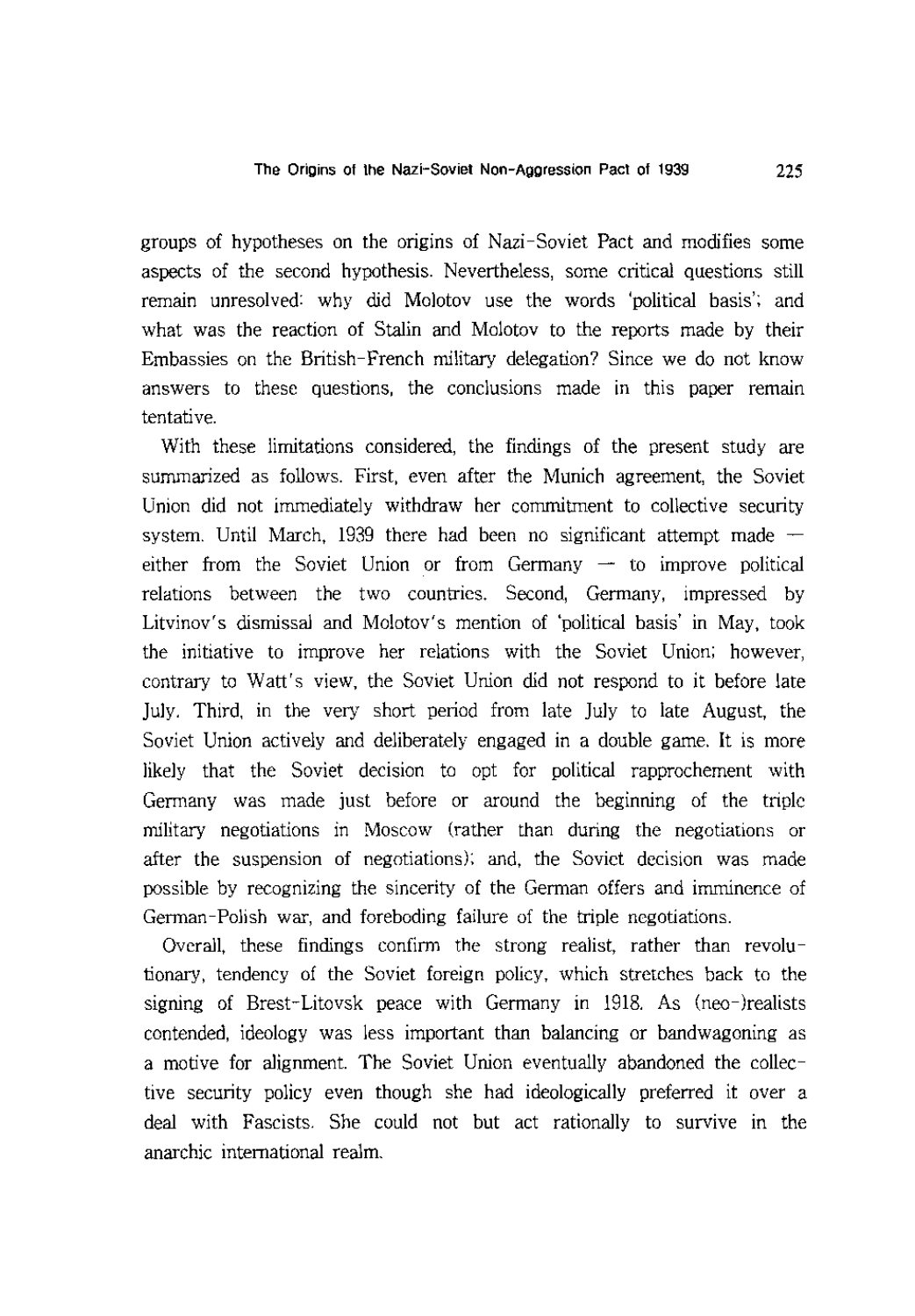#### 러시아연구 제8권 제1호

However, the process in which the Soviet Union changed her policy warns against such simplification. **It** should be noted that the Soviet ideology was flexible enough to embrace both the collective security policy and the renewed Rapallo relationship with Nazi-Germany. As the above analysis points out, it was 'diplomatic perception' (Jervis, 1976) at critical events and encounters that guided the uncertain navigation between the two orientations.

Finally, concerning the debates on the origins of alliance within (neo-) realists perspective, the Nazi-Soviet Pact is another case that supports Walt's argument that alliances are formed in response to threats rather than capabilities of foreign states. As Stalin also repeatedly admitted, "the non-aggressive, democratic states are unquestionably stronger than the fascist states, both economically and militarily" (Stalin, p. 341), but the Soviet Union eventually opted to ally with more threatening Nazi Germany. Of the two  $-$  defensive and offensive  $-$  motives for bandwagoning, the Soviet decision was the defensive one, finalized in fear of isolation.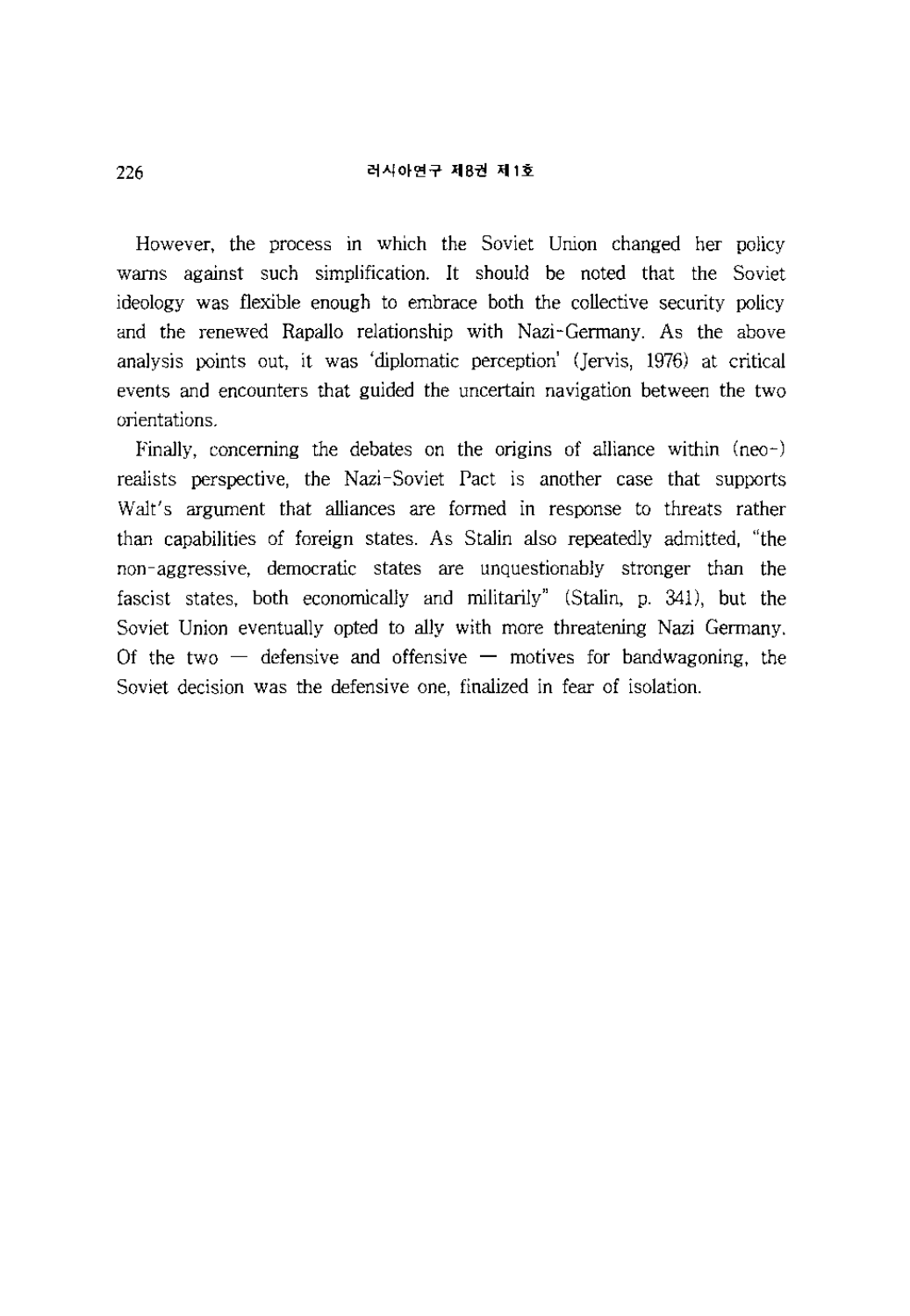### \*Appendix: The British-French-Soviet Negotiations in 1939

After Germany occupied Czechoslovakia, Seeds, the new British Ambassador, called on Litvinov on March 18, 1939, to inquire what the Soviet position would be if Germany declared ultimatum on Rumania. By that evening Litvinov called in Seeds and proposed the immediate convocation of a conference of representatives of the USSR, Britain, France, Poland and Rumania. But this proposal did not materialize as Britain rejected it as premature (SPE no. 108, no. 109). On April 5 and 7, Bonnet raised to Jacob Suritz, the Soviet Ambassador in Paris, the question of assistance to Poland and Rumania in case of German attack. On April 10, Litvinov telegraphed Suritz instructions to ascertain whether Bonnet had any concrete proposals to make. Bonnet replied on April 14, proposing an agreement whereby the two states would render assistance to Poland and Rumania. On April 17, Litvinov handed Seeds an eight-point proposal for a three power mutual security treaty (SPE no. 171).

After the proposal for French-British-Soviet mutual security treaty was made by Litvinov in April, a number of proposals and counterproposals were exchanged during May, June, and early July. Agreement was relatively easily reached on some matters e.g. the question of a separate peace and of cooperation with the League of Nations. The most tricky issue was of the principle of reciprocity and equal obligations, that is, to which countries a French-British-Russian alliance should give guarantee against aggression (SPE no. 246, no. 255, no. 267). Much time was spent on this question and the issue was finally settled to the Soviet satisfaction in mid-July (SPE no. 279, no. 287). However, there still remained another issue i.e. the question of how to define the 'indirect aggression.' The Soviet definition of 'indirect aggression' maintained that the Anglo-Franco-Russian alliance should become operational not only if one of the guaranteed states should be attacked, but also if an internal coup should give Germany a control of the country in question. The bloodless acquisition of Czechoslovakia by Germany made this Russian demand necessary. As Britain refused to accept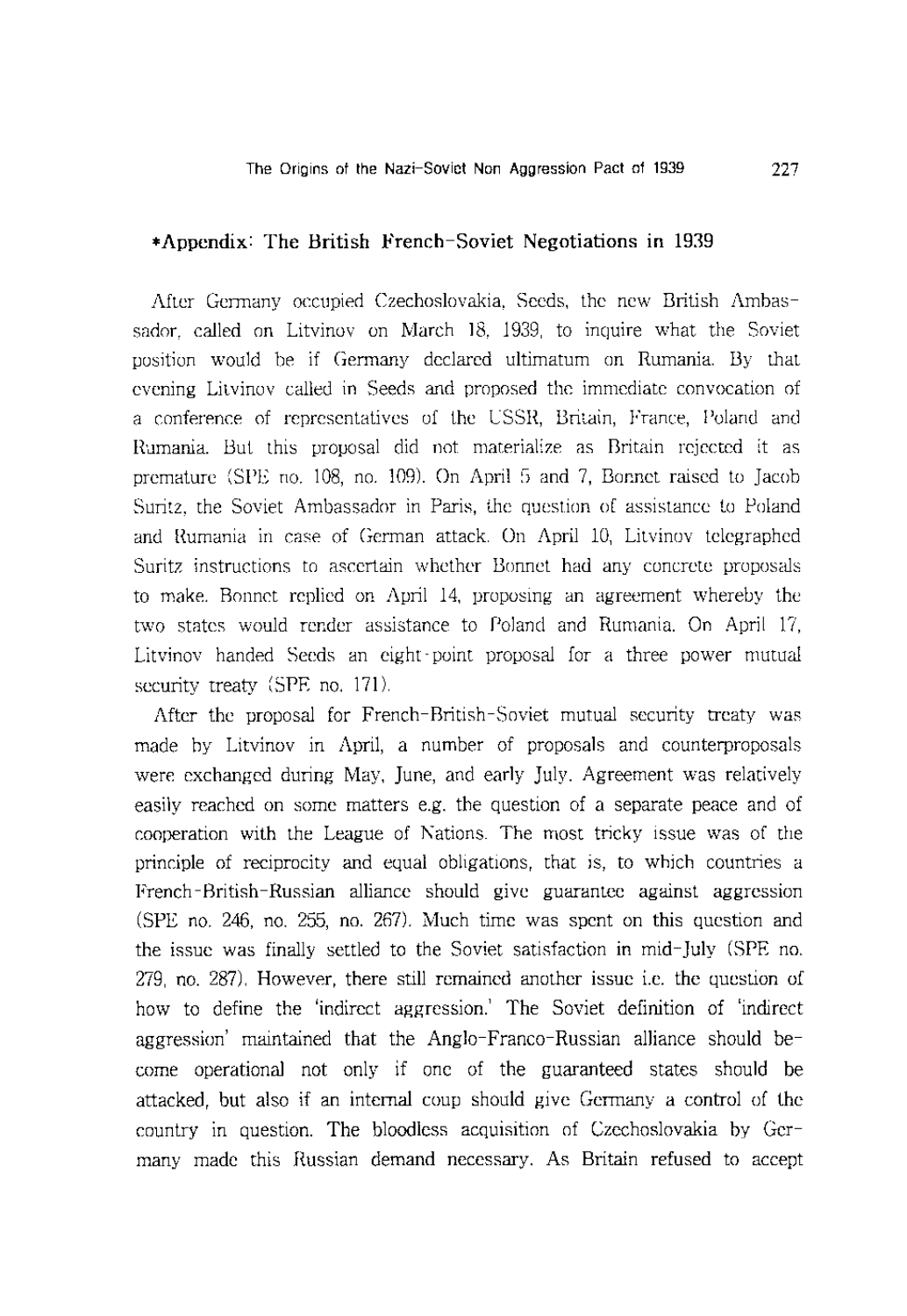#### 러시아연구 제8권 제1호

the Soviet definition, the negotiations seemed deadlocked.

On July 23, the stalemate was finally broken when Molotov's proposal for immediate military talks was accepted by Britain and France (SPE no. 294). Anglo-French proposal was to first agree on the 'political' part of the treaty and then tum to military agreement; but, the Soviet considered that "a military pact would be an inseparable part of a military-political agreement... if the overall agreement should not include an absolutely concrete military agreement as an integral part, the treaty would be nothing but an empty declaration..." (SPE no. 287). Molotov seemed to assume that if military plans to accompany an alliance could be devised, then perhaps political questions such as the definition of 'indirect aggression' could be more easily resolved (Dukes, p. 311).

The British and French joint delegation arrived in Moscow on August **11.**  "After a wonderful reception accorded by the Soviet side," the negotiations began on August 12 "invariably in a very cordial atmosphere" (SPE no. 337). Procedural matters were easily settled as soon as the first session opened. However, it soon became evident that both sides had very different approach toward the negotiations. The British and French delegations wanted to discuss the 'principles' whereas Russians, assuming that the principles and aims of the negotiations were already clear, wanted to work out details of military plans (SPE no. 315). British and French Ambassadors in Moscow as well as the Soviet delegates expected that the question of how to define 'indirect aggression' would be the most difficult issue of the negotiations (SPE no. 305). However, as the military negotiations began, the question of the definition of 'indirect aggression' was laid aside by fundamental difference between the two parties, which became clear on the third day (August 14) of the negotiations.

The Soviet Union emphasized that she had no common border with either Britain or France. Voroshilov said, "We can, therefore, only take part in the war on the territories of neighboring states, particularly Poland and Rumania." Because the Soviet Union had no military agreements with Poland and Rumania, she regarded these countries' agreement to the passage of the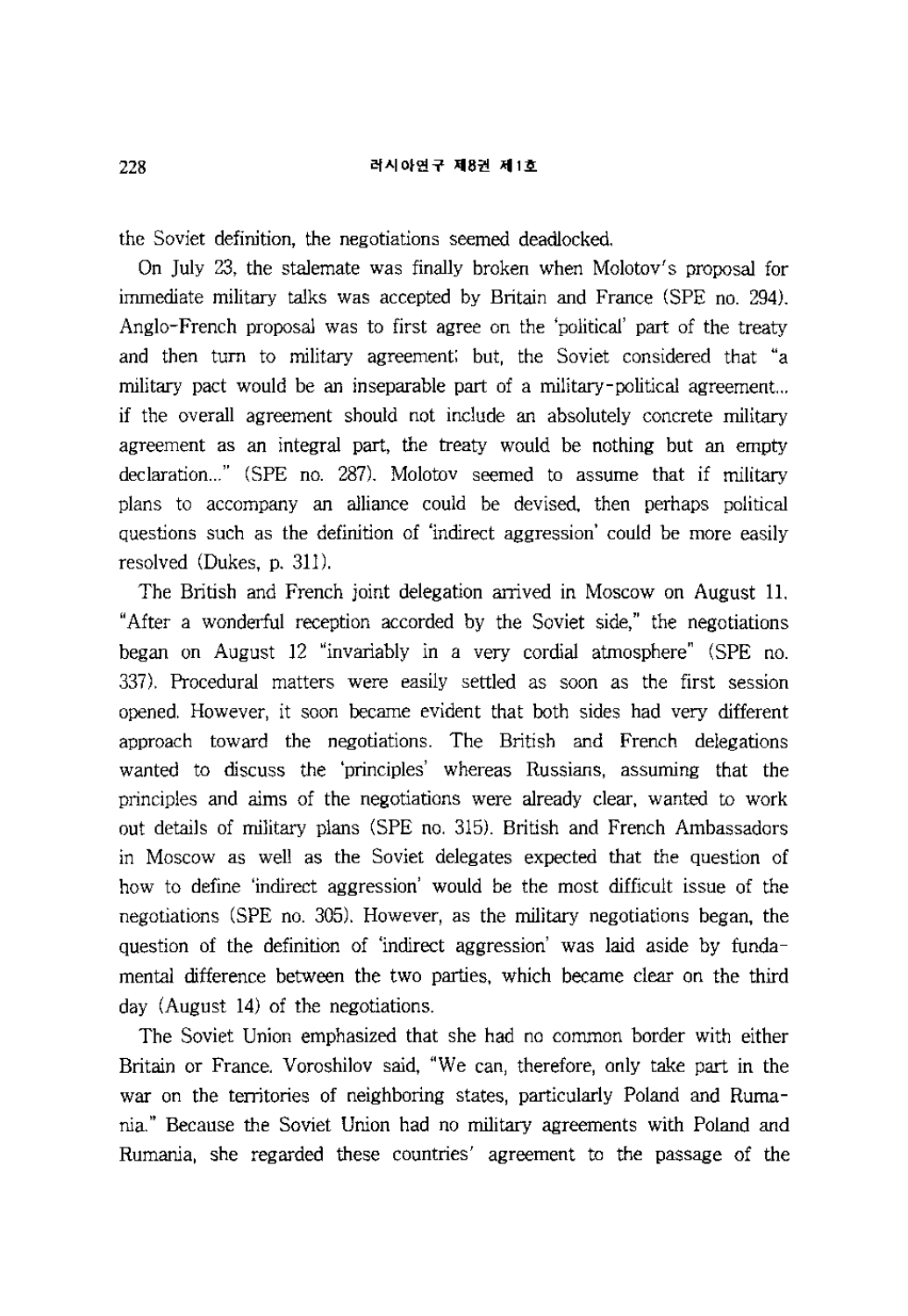Soviet troops as the prerequisite for her military plan. Britain and France at first avoided answering the question by regarding it as a question of concentration of troops and communication. As Voroshilov again demanded a direct answer, Admiral Drax, the head of the British delegation, repeated his 'personal opinion': "If the Soviet Union, France and Britain are allies, then Poland and Rumania will ask for help, and it would be necessary to approach Poland and Rumania to obtain satisfactory answer." Thereafter, the same arguments were repeatedly exchanged. British and French joint delegation stated, "Poland and Rumania are sovereign states... therefore authoritative answer should come from the two governments. However, if Russia wishes, we are prepared to refer to London and Paris to ask them the question" (SPE 317).

After the session of August 14, France and Britain made attempts to secure a tacit agreement from Poland to enable the French-British delegation to discuss military matters without officially involving the Polish government (SPE 318, 337). On August 15, the Soviet delegation presented its military plan for eastern front while awaiting reply. But, as Poland refused to accept Britain and France's recommendation, the Soviet Union declared on August 17 to withdraw indefinitely from the negotiations, and the military conference officially adjourned indefinitely on August 21. On 22nd of August, in response to General Doumenc's request to resume the negotiation, Voroshilov demanded official replies from Poland and Rumania. He also added, "Please allow us to wait until the situation is clear, that is to say, until we have the British government's reply and until the position of Poland and Rumania seems clear to us.... France and Britain have allowed the political and military discussions to drag on too long... Let us wait. The sooner we have the reply, the quicker we shall be able to decide definitely how to act in the future" (SPE 342). But, the Nazi-Soviet Pact was concluded the next day.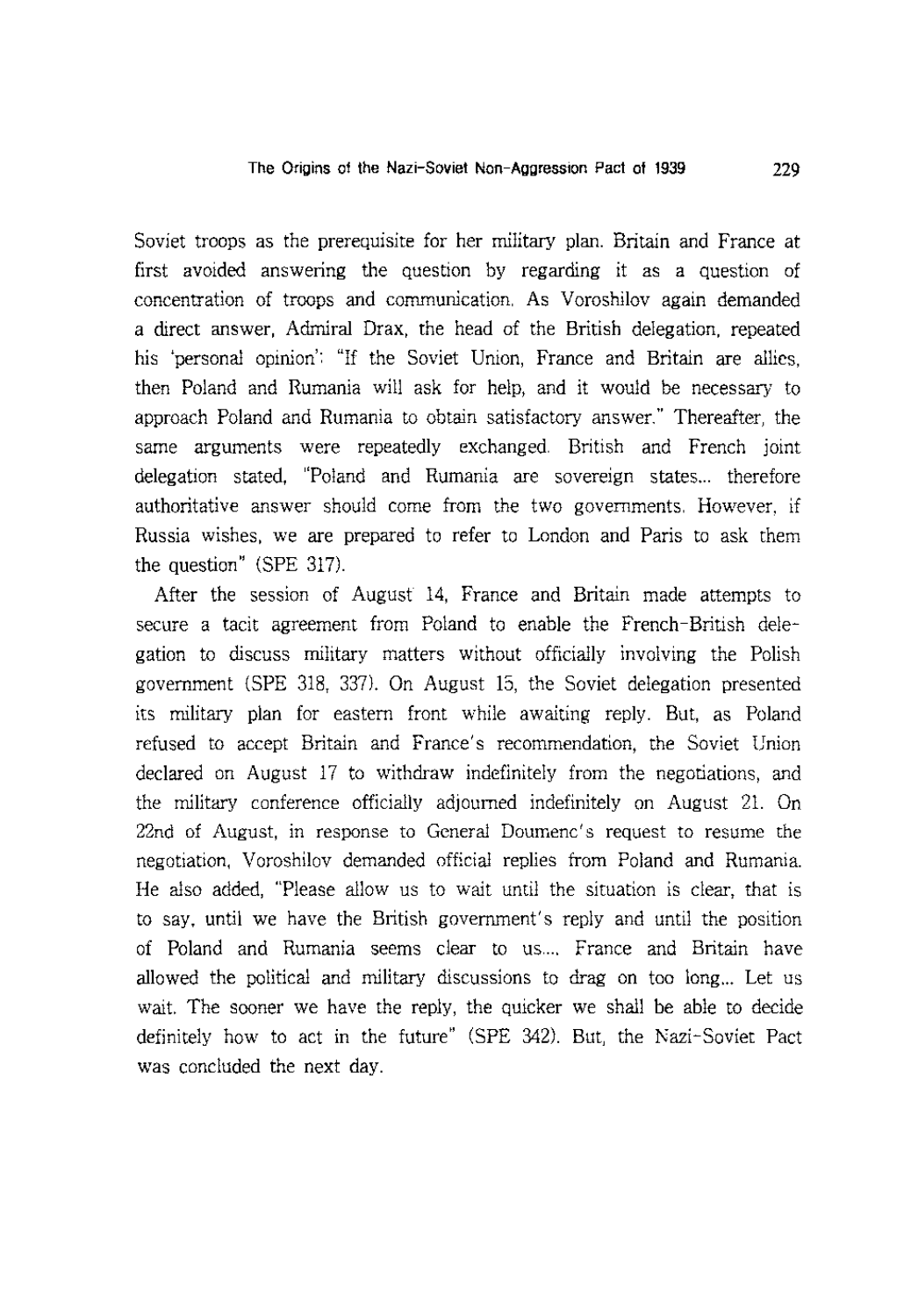# **Bibliography**

#### **Documents**

- *Soviet Peace Efforts on the Eve of World War II,* abridged edition, Moscow: Progress Publishers, 1976.
- *God Krizisa,* 2 vols., Moscow: izdatel'stvo politicheskii literaturyi, 1990.

## **Secondary Works**

Deutscher, Isaac, *Stalin,* New York: Oxford University Press, 1967.

- Dukes, Jack R., "The Soviet Union and Britain: The Alliance Negotiations of March-August, 1939," *East European Quarterly,* XIX, no. 3, 1985.
- Grieco, Joseph M., "Realist theory and the Problem of International Cooperation: Analysis with Amended Prisoner's Dilemma Model," *Journal of Politics,* vol. 50, no. 3, August 1988.
- Gromyko, A. A. ed., *Soviet Foreign Policy,* Moscow: Progress Publishers, 1981.
- Jervis, Robert, *Perception and Misperception in International Politics,*  Princeton: Princeton Univ. Press, 1976.
- Haslam, Berlin ]., *The Soviet Union and the Struggle for Collective Security in Europe* 1933-1939, London: Macmillan, 1984.
- Hochman, Jiri, *The Soviet Union and the Failure of Collective Security,*  1934-1938, Ithaca: Cornell Univ. Press, 1981.
- Kolasky, John, *Partners in Tyranny,* Toronto: Mackenzie Institute, 1990.
- Medvedev, Roy, *Let History Judge,* New York: Columbia Univ. Press, 1989.
- Roberts, Geoffrey, *The Unholy Alliance: Stalin's Pact with Hitler,* Bloomington: Indiana University Press, 1989.
	- \_\_\_\_\_ , "The Soviet Decision for a Pact with Nazi Germany," *Soviet Studies,* vol. 44, no. 1, 1992.
	- \_\_\_\_\_ , *The Soviet Union and the Origins of the Second World War: Russo-German Relations and the Road to War, 1933-1941,*  London: Macmillan, 1995.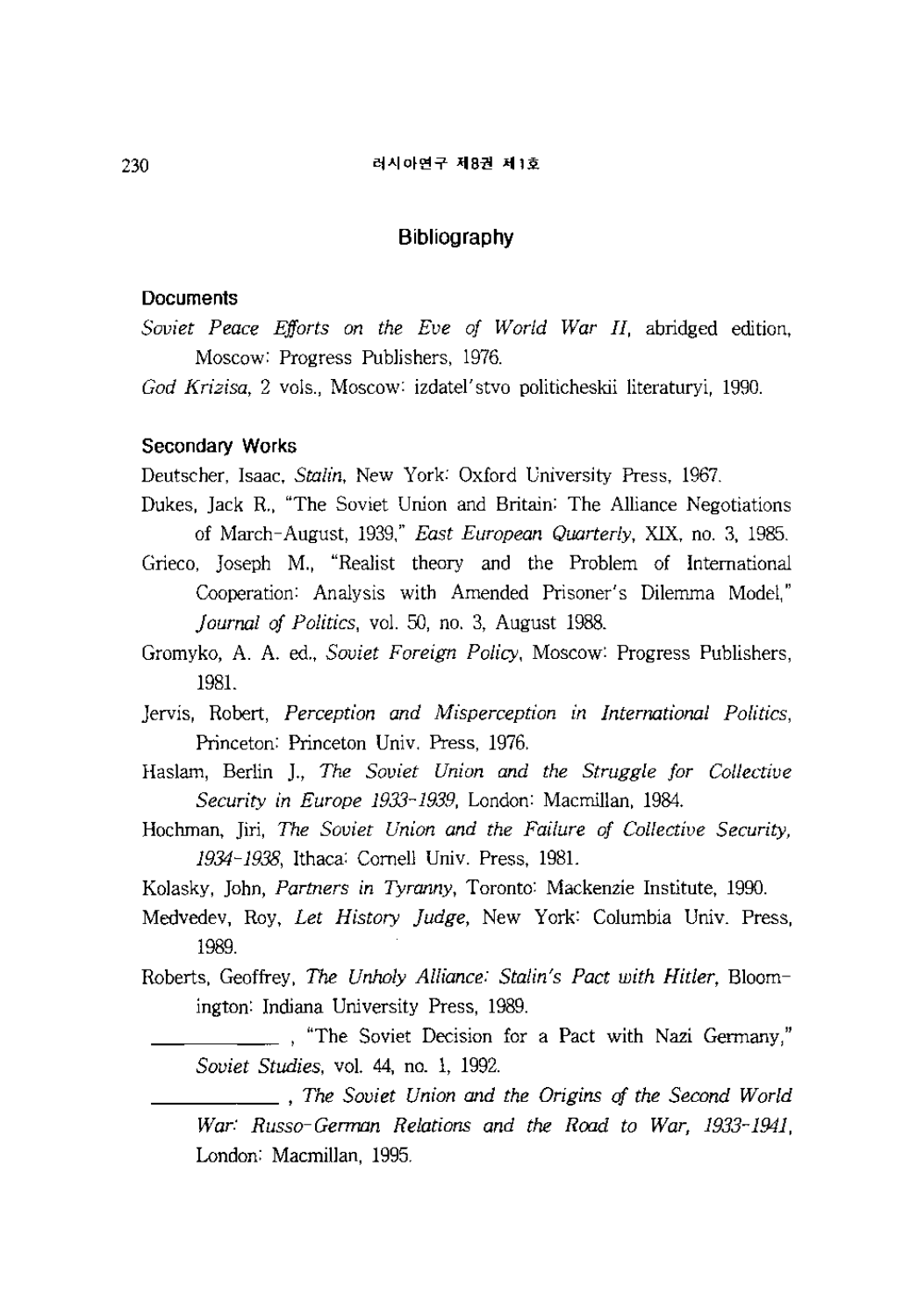- Phillips, Hough D., *Between the Revolution and the West: A Political Biography of Maxim* M. *Litvinov,* Boulder: Westview Press, 1992.
- Sipols, V. Ya., "A Few Months Before August 23," *International Affairs,*  June 1989.
- Stalin, ]., *The Essential Stalin,* edited by Bruce Franklin, New· York: Double day, 1972.
- Taylor, A. ]. P., *The Origins of the Second World War,* Harmondsworth: Penguin Books, 1963.
- Tolstoy, Nikolai, *Stalin's Secret War,* New York Holt, 1981.
- Tucker, Robert C., "The Emergence of Stalin's Foreign Policy," in *Soviet Foreign Policy 1917-1990,* edited by Alexander Dallin, New York Garland Publishing, 1992.

*, Stalin in Power,* New York W. W. Norton, 1990.

- Ulam, Adam B., *Expansion and Coexistence,* New York Frederick A Praeger, 1968.
- Walt, Stephen M., *The Origins of Alliances,* Ithaca: Cornell Univ. Press, 1987.
- Watt, D. c., "The Initiation of the Negotiations Leading to the Nazi-Soviet Pact: A Historical Problem," in *Essays in Honour of* E. H. *Carr,* edited by C. Abramski, London: The Macmillan Press, 1974.
- *, How War Came: The Immediate Origins of the Second World War,* New York Pantheon Books, 1989.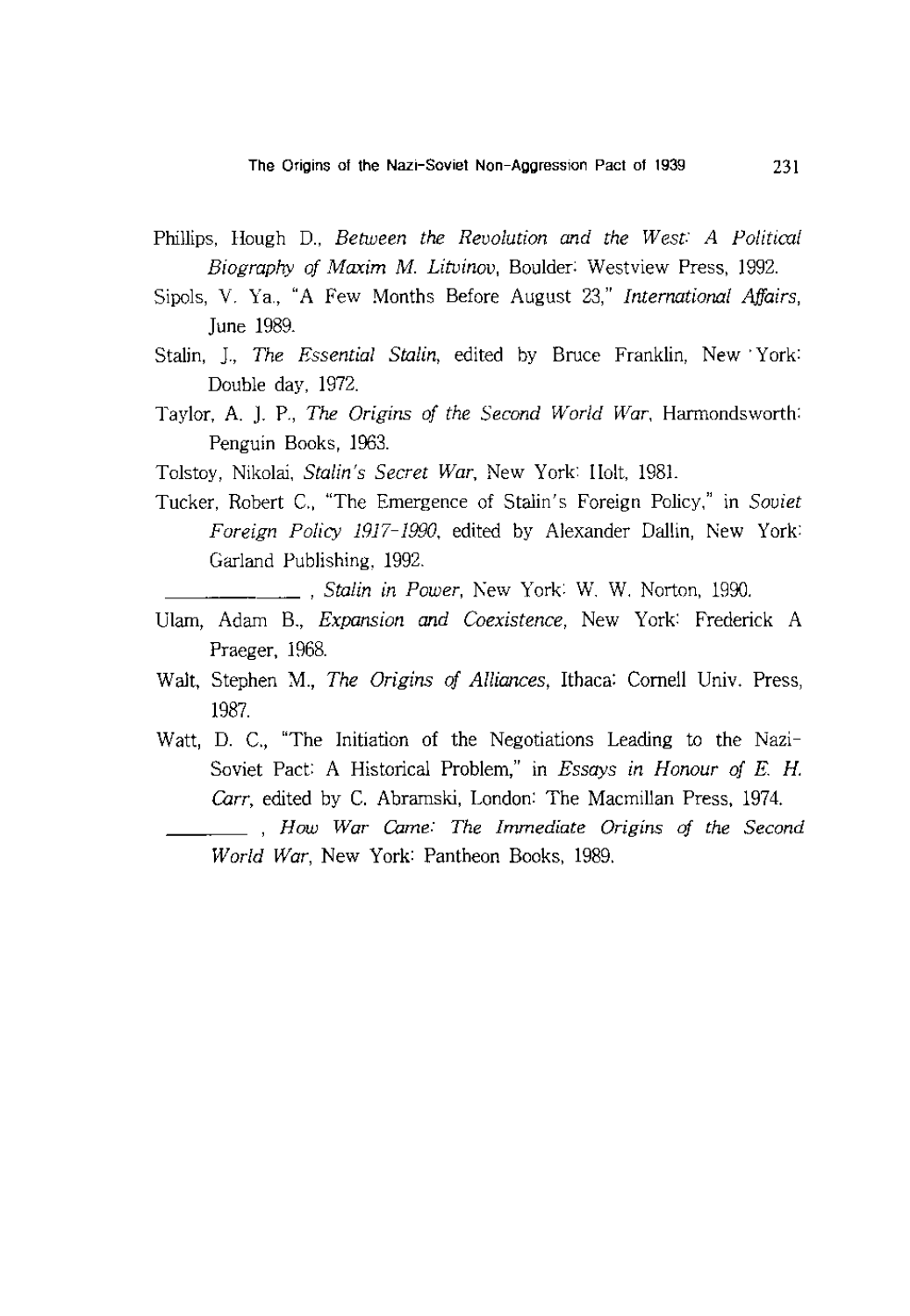국무요약

# 1939년 독-소 불가침 조약의 기워

임 경 후

이 논문은 소련이 어느 시점에서 나치 독일과의 정치적 협력을 선택하였는 가의 문제에 대한 외교사적 연구이다. 이 질문은 단순한 사실 규명의 차워올 넘어 제 2차 세계대전의 발발을 국제적 노력으로 저지하지 못한 책임 문제와 연결되어 있고, 소련 외교의 본질을 이해하는데도 매우 중요하다.

소린이 나치 독일과 협력하기로 결정을 내린 시점에 대해서는 세 가지 부류 의 설명들이 있어 왔다. 첫째는 늦어도 스탈린의 제 8차 당대회 보고 연설이 <u>있은 1939년 3월 10일 또는 그 이전이라 해석이다. 이 입장은 독일과의 협력관</u> 계름 회복하는 것이 소련 저도부의 오래된 목표였다는 견해로서, 제 2차 대전 발발에 대한 소린의 직접적 책임론을 제기한다. 둘째는 독일에 대항할 영국. 프랑스, 소련 사이의 군사협상이 실패한 1939년 8월 중순 이후이라는 주장이다. 이 견햬는 집단안전보장 체제의 구축이 소련의 목표였으나, 이러한 희망이 좌 전되자 불가피하게 독일의 군사적 위협을 회피하는 수단으로써 독-소 불가침 조약을 체결하였다는 주장이다. 이 견해에 따르면 제 2차 대전 발발에 대한 영 국과 프랑스의 책임이 상대적으로 크게 부각된다. 제 3의 설명은 이 두 주장의 중간 입장으로서 소련의 결정이 스탈린의 연설 이후 삼국 군사협상에 개시되 기 전 샤이의 시점에서 내려졌다는 것이다. 본 연구는 이러한 주장들을 공개된 소련 외교 문서에 대한 분석을 통하여 비판적으로 검토한다.

필자는 대체로 두 번째의 관점이 설득력이 있다고 보지만, 소련이 기존의 집 다안전보장의 추구로부터 독일과의 제휴로 정책방향을 전환한 시점은 1939년 8월 초순의 후반, 늦어도 군사협상 개시 시점 또는 그 직전이었을 것으로 추론 한다. 이러한 추론의 근거는 7월말 어후 소련이 독일이 제시한 구체적 양보들